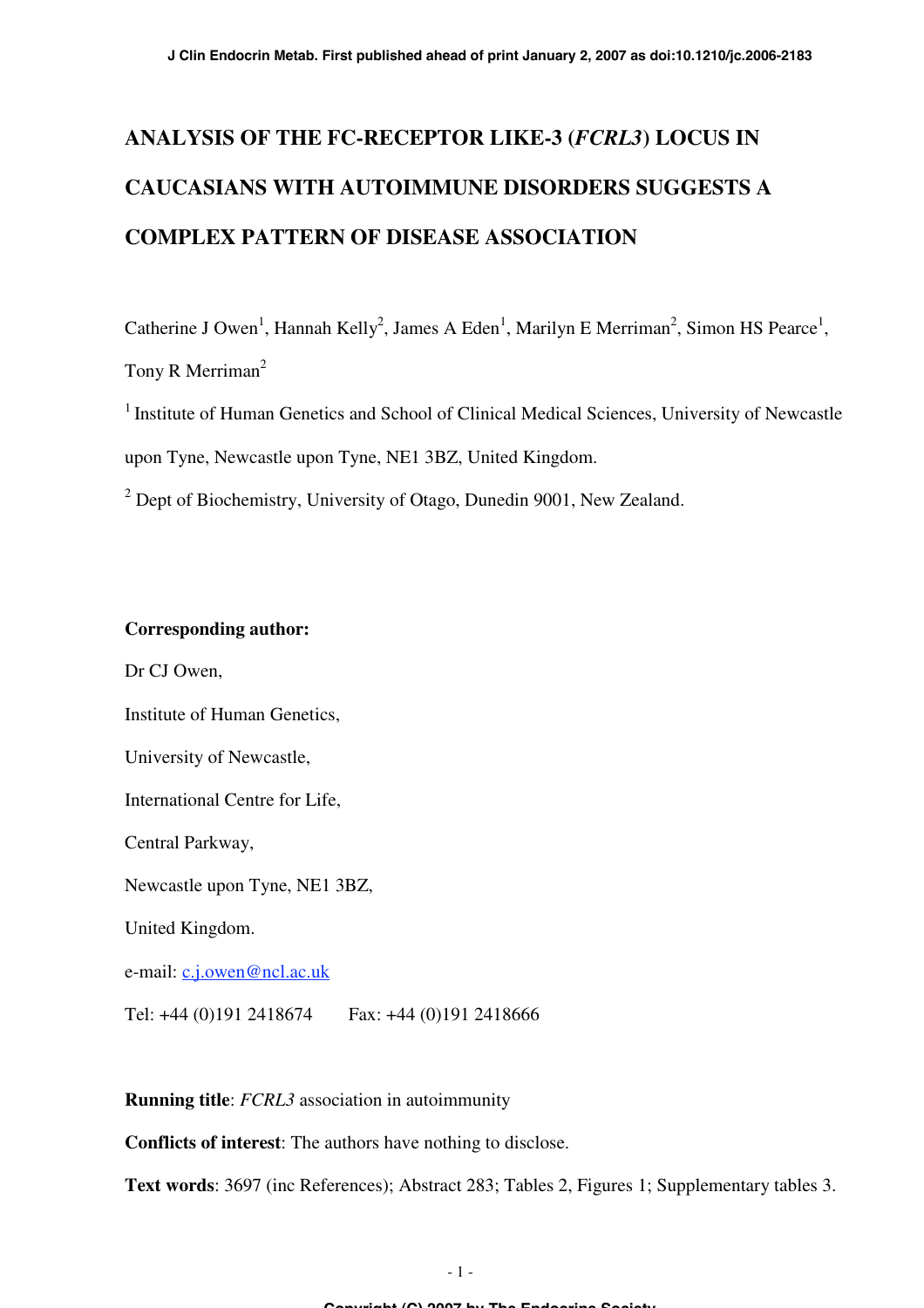#### **Abstract**

*Context:* A four marker haplotype in the 5' region of the Fc receptor-like 3 gene (markers) *FCRL3\_3* to *FCRL3\_6*) has recently been identified as contributing to rheumatoid arthritis susceptibility in the Japanese population. The promoter *FCRL3\_3\*C* allele also showed significant association with autoimmune thyroid disease and systemic lupus erythematosus. These findings raise the possibility that this locus may influence autoimmune disease susceptibility across many populations.

*Patients and Design:* We analysed the same four 5' *FCRL3* SNP markers, together with three additional exonic SNPs in the *FCRL3* gene, in cohorts of white Caucasians with Graves' disease  $(n=625)$ , type 1 diabetes  $(n=279)$ , autoimmune Addison's disease  $(n=200)$  and rheumatoid arthritis (n=769). Healthy controls from the UK (n=490) and New Zealand (n=593) were used. *Results:* Six of the seven *FCRL3* markers showed association with autoimmune Addison's disease (p=0.005 to 0.0001), with maximum evidence at the *FCRL3\_3\*T* allele ( $p_{\text{[corrected]}}$ =0.0008; odds ratio 1.61; 5-95% confidence intervals 1.26 to 2.05). The most common seven marker *FCRL3* haplotype (TGGGAAA) was also found to be significantly associated with autoimmune Addison's disease  $p_{\text{[corrected]}} = 1.1 \times 10^{-4}$ ; odds ratio 1.71; 5-95% confidence intervals 1.33-2.18). There was nominal evidence for allelic association at the marker *FCRL3\_8* in Graves' disease (OR 1.50; 5-95% CI 1.06-2.13) and at *FCRL3\_9* with rheumatoid arthritis (OR 1.25; 5- 95% CI 1.01-1.54).

*Conclusions:* The *FCRL3* haplotype that is associated with autoimmune Addison's disease in Caucasians appears to be protective for autoimmune diseases in the Japanese population, demonstrating that this haplotype is unlikely to contain a single primary etiological allele for autoimmunity. Our observations suggest that the susceptibility to autoimmunity at the *FCRL3* locus is more complex than initially thought, and may extend either side of the currently associated region, to include the adjacent *FCRL2* gene.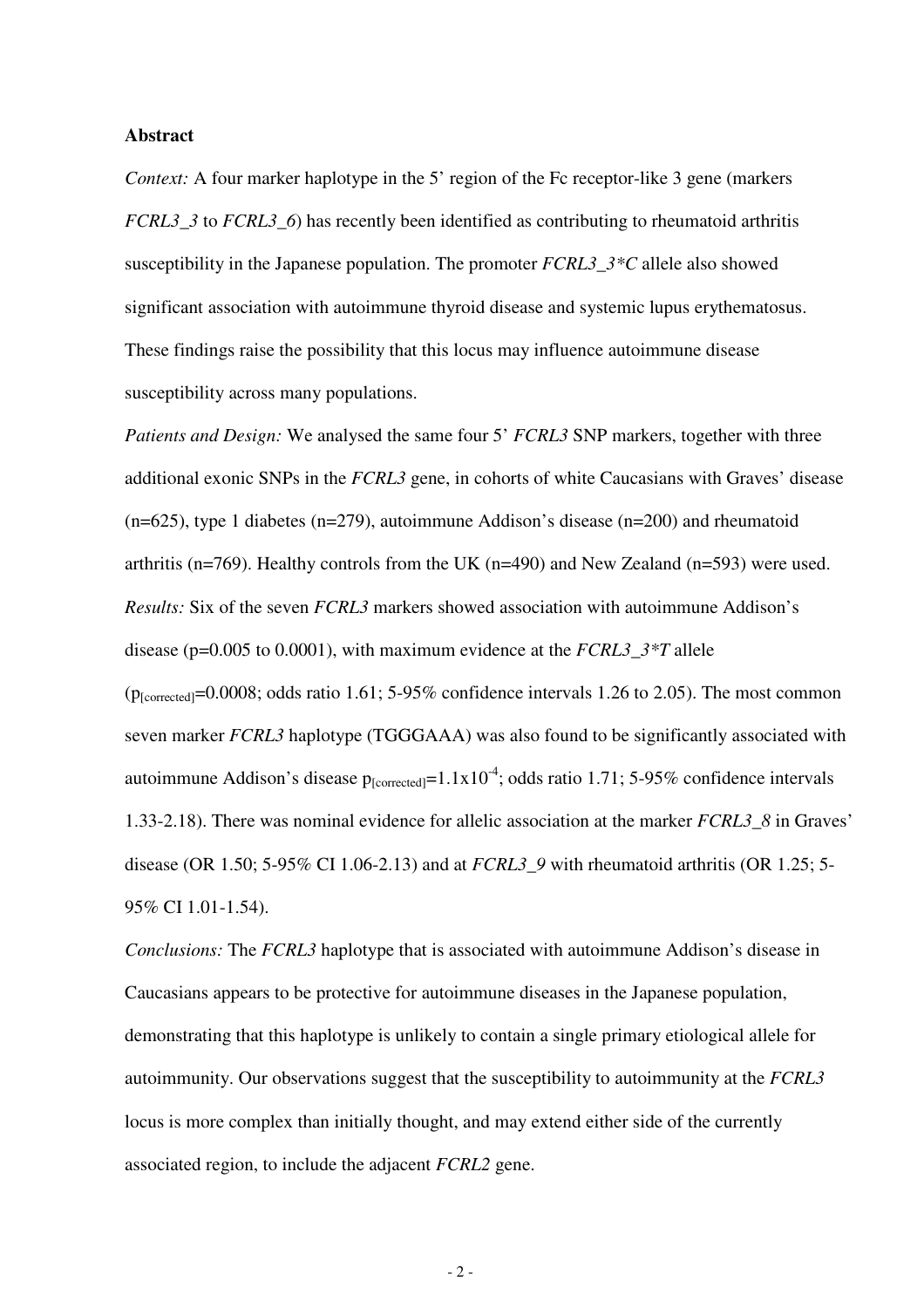#### **Introduction**

Autoimmune endocrinopathies, together with immune-mediated rheumatological disorders contribute the major burden of disease caused by autoimmunity in the population, with around 5% of women in developed societies being affected by such conditions. All the common autoimmune conditions have a complex genetic basis, with autoimmune endocrinopathies and rheumatoid arthritis (RA) commonly occurring in the same individual and clustering within families [1]. Graves' disease (GD), RA, and type 1 diabetes (T1D) are frequent disorders (prevalence 0.4-1%), and each has a  $\lambda$ s (ratio of risk to sibling vs unrelated background population) of between 7 and 15, suggesting a significant genetic component to susceptibility. In contrast, autoimmune Addison's disease (AAD) is a much rarer condition with a prevalence of about 1 per 10,000 people in the UK [2] but a risk to first-degree relatives of about 2%, suggesting a more marked genetic influence on disease susceptibility. Whole-genome linkage studies have shown clustering of susceptibility loci for many of these different disorders and several loci consistently appear to contribute to multiple forms of autoimmunity across diverse populations. Examples of such loci include the major histocompatibility complex (*MHC*) [3,4], the cytotoxic T lymphocyte antigen-4 gene (*CTLA4*) [5-10] and the protein tyrosine phosphatase non-receptor type 22 gene (*PTPN22*) [11-13]. A second class of autoimmunity susceptibility locus is represented by the disease-specific loci, such as the insulin gene (*INS*, *IDDM2*) [14], or the thyrotropin receptor [15,16] whose contribution is unique to the relevant target tissue or specific antigen of the autoimmune response. A final class of loci are those where replicable disease associations are found in some populations studied, but for which there appears to be little or no contribution to disease in well-powered studies of other populations. For example the *PADI4* gene is associated with RA in the Japanese population [17-19] but with a weak effect, only demonstrable by meta-analysis, in European populations [20-22]. Thus, it remains imperative to study putative autoimmune disease susceptibility alleles in different autoimmune conditions and also in several populations of varied ethnic background. The latter approach,

- 3 -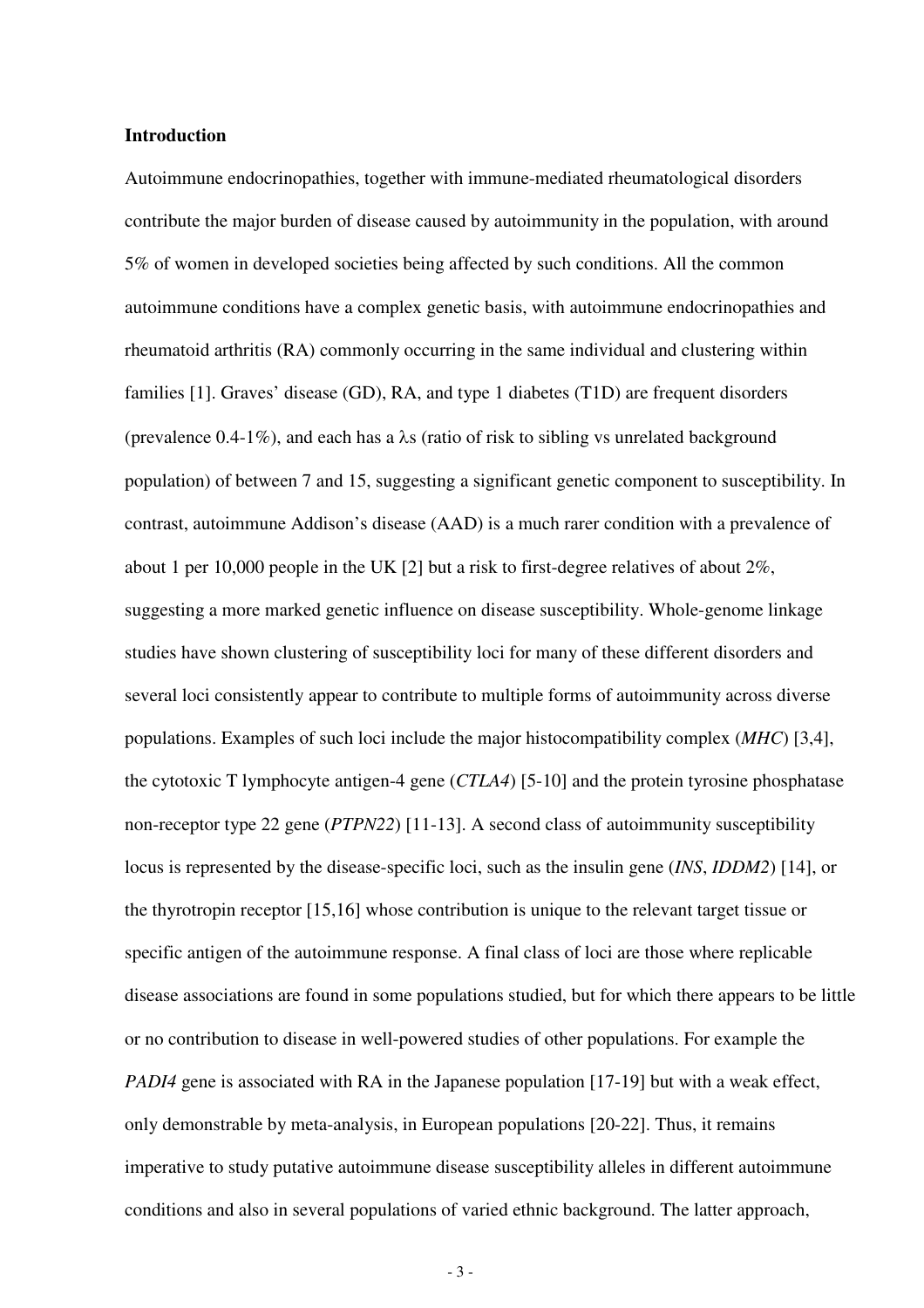sometimes termed "transracial mapping" can give important clues to the identity of aetiologically important alleles [23].

One recently identified novel susceptibility gene in rheumatoid arthritis is the Fc receptor-like 3 gene (*FCRL3*) [24], located at 1q21, a region implicated in susceptibility to several autoimmune diseases in whole-genome linkage studies [25-27]. Kochi et al. identified a four single nucleotide polymorphism (SNP) haplotype (*FCRL3\_3 to FCRL3\_6*) as being associated with RA in two separate cohorts of Japanese patients. The greatest association with RA ( $p=8.5x10^{-7}$ ; odds ratio 2.15) was found in individuals who were homozygote carriers of a particular promoter allele, *FCRL3*  $3*C$ , at position -169 relative to the *FCRL3* transcription start site. This allele (*FCRL3\_3\*C* ) was also found to be associated in Japanese cohorts with autoimmune thyroid disease ( $p=1.7x10^{-5}$ ; odds ratio 1.74) and systemic lupus erythematosus ( $p=0.0017$ ; odds ratio 1.49). This same allele was also found to produce higher promoter activity in a reporter gene assay and to be more avidly bound by NFKB in gel-shift studies, suggesting a direct functional role [24]. FCRL3 is an orphan cell-surface receptor with homology to the Fc immunoreceptors, and is expressed predominantly in B-lymphocytes in lymph node germinal centres. In this study we have analysed the same 4 marker *FCRL3* SNP haplotype and 3 additional exonic SNP markers in four cohorts of white Caucasians with autoimmune disorders including GD, AAD, RA and T1D.

#### **Materials and Methods**

#### **Subjects**

The GD (n=625) and AAD (n=105) probands were recruited through endocrine and combined physician-ophthalmologist thyroid associated ophthalmopathy clinics at the Newcastle upon Tyne Hospitals Trust and surrounding district hospitals. A further cohort of 95 AAD probands were recruited via the UK Addison's disease self-help group. The diagnostic criteria of these cohorts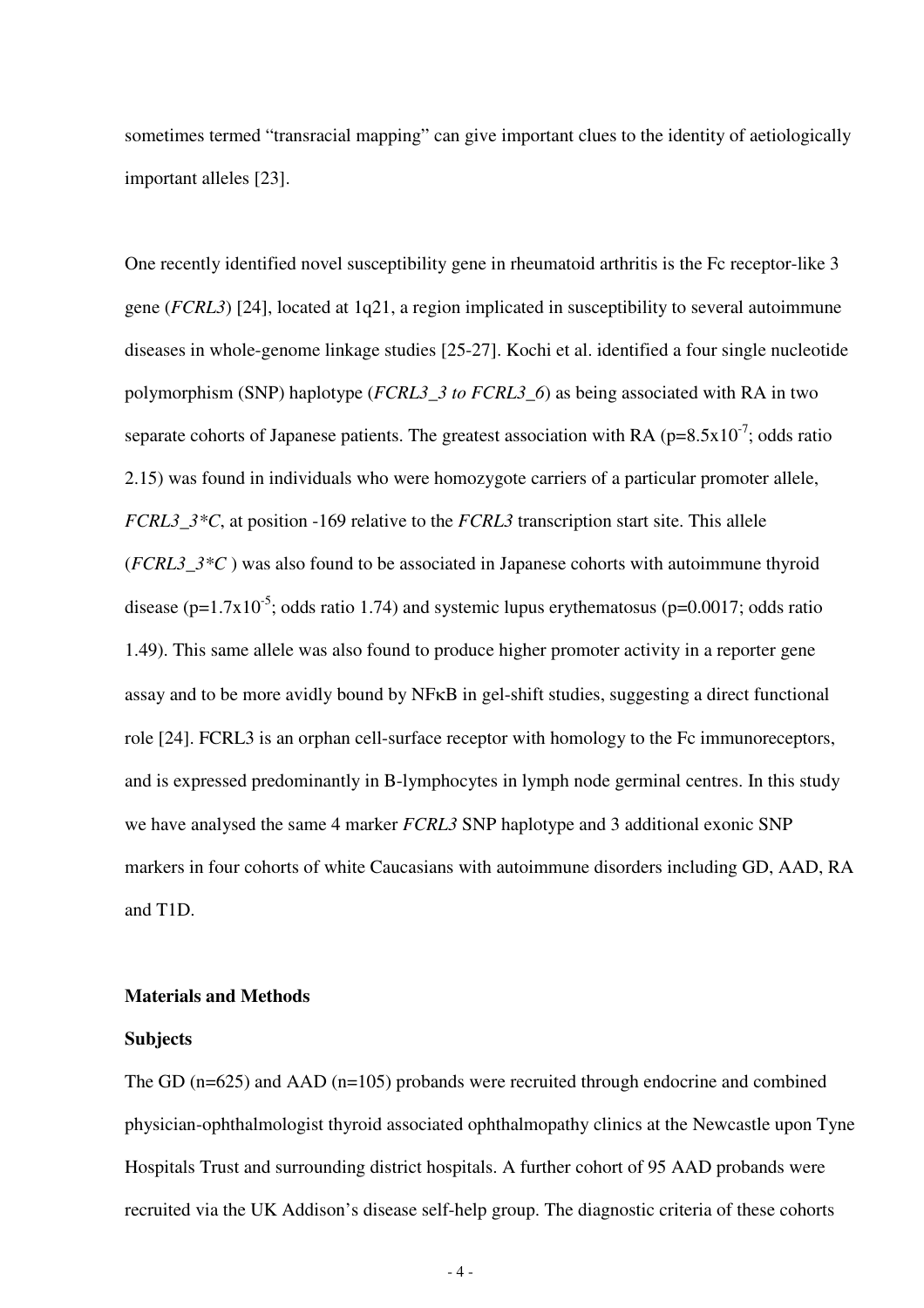have been published previously [28,29]. Of the GD probands 78% were female, 38% had significant thyroid associated opthalmopathy (NOSPECS class 3 or worse) and 55% were smokers. The UK GD subjects all had parents born in the North-East of England. Isolated AAD accounted for 36% of the AAD cohort, the other 64% had at least one other associated autoimmune disease (hypothyroidism, 77; Graves' disease, 24; primary gonadal failure, 23; type 1 diabetes, 12; pernicious anaemia, 13; vitiligo, 6; celiac disease, 6; rheumatoid arthritis, 4; alopecia, 3; haemolytic anaemia, 2; and autoimmune hepatitis, 1). The AAD cohort included 151 females (75.5%) and 49 males (24.5%). The mean age of onset was 40 years old. Four of the 200 AAD probands also had an affected first degree relative with AAD (two siblings, two offspring). None of the AAD subjects had autoimmune hypoparathyroidism or candidiasis (subjects with type 1 polyendocrinopathy were excluded from the cohort) [28]. UK controls (n=490; 66.3% females, 33.7% males) also recruited from the local population had no clinical features or family history of autoimmune disease. The RA (n=769) cases were recruited from rheumatology clinics throughout New Zealand and details of their clinical characterisation, and of the NZ control cohort (n=563) have previously been published [13]. The T1D cohort comprised 279 subjects with hyperglycaemia and ketosis who were commenced on insulin therapy at diagnosis, recruited from endocrinology clinics throughout New Zealand. They had an average age of onset of 12.5 years.

#### **SNP genotyping**

The SNPs within the 4-marker haplotype described by Kochi et al (2005) [24] were genotyped either by PCR and restriction enzyme digest (RFLP) (UK cohort SNPs *FCRL3\_3, 3\_4*; NZ cohort *FCRL3* 3 to 3 6) or primer extension-MALDI-TOF assay (Sequenom, Inc., San Diego, CA) (UK) cohort SNPs *FCRL3\_5, 3\_6*). Furthermore, we examined three additional exonic *FCRL3* SNPs, 2 of which are non-synonymous cSNPs. The additional markers were located as follows: rs7522061 -exon 3 cSNP (D28N); rs2282284 (*FCRL3\_8*) exon 14 cSNP (N721S); rs2282283

- 5 -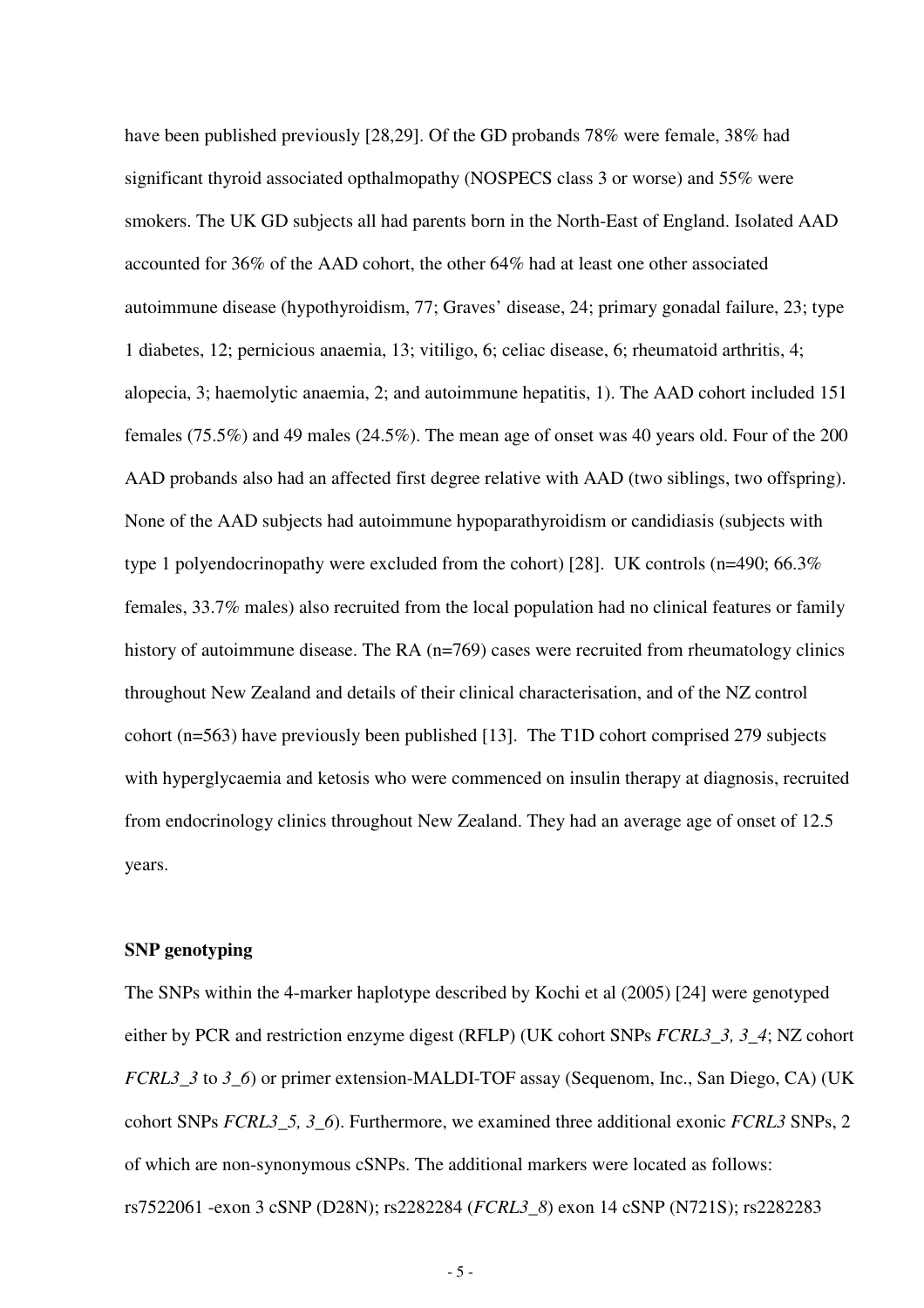(*FCRL3\_9*) -3'UTR (Figure 1) and were genotyped by PCR/RFLP (UK cohort SNP D28N; NZ cohort D28N, *FCRL3\_8* & *3\_9*) or primer extension-MALDI-TOF assay (UK cohort SNPs *FCRL3* 8, 3, 9). Details of the assay oligonucleotide sequences and conditions are available from the authors *(shown in supplementary table 1*).

#### **Statistical analysis**

The case-control association studies were analysed using  $\chi^2$  tests on 2x2 and 2x3 contingency tables for allele and genotype frequencies, respectively. Haplotype frequencies were estimated, and linkage disequilibrium  $(r^2)$  measures were calculated using the SHEsis package [30]. Odds ratios and confidence intervals were calculated using Woolf's method. No significant deviation from Hardy Weinberg equilibrium was observed for any of the SNPs in this study (all p>0.05). The overall genotype call rate was 98.2% (range 91.6-100%), and the accuracy was >99% according to duplicate genotyping of 7-10% of samples. We estimate that our studies of GD and RA had more than 80% power to detect an effect ( $\alpha$ =0.001) of the same magnitude (allelic odds ratio of 1.4) as that found in the Japanese GD cohorts [24], using our control allele frequencies and a binomial model. The power of our studies of AAD and T1D were >80% and >90%, respectively, assuming an allelic odds ratio of 1.4 ( $\alpha$ =0.05). P values were Bonferroni corrected for multiple tests assuming that the 7 SNP markers carried information for 4 independent linkage groups, and that each of the 4 disease states were independent.

#### **Results**

We found significant linkage disequilibrium between markers at the 5' end of *FCRL3,* but lesser association between the other 3' alleles, with pairwise  $r^2$  values based on the UK control population as follows: *FCRL3\_3* – [0.412]– *FCRL3\_4* – [0.410] –*FCRL3\_5* – [0.987] – *FCRL3\_6* – [0.915] – N28D – [0.088] – *FCRL3\_8* – [0.024] – *FCRL3\_9* (Figure 1). The corresponding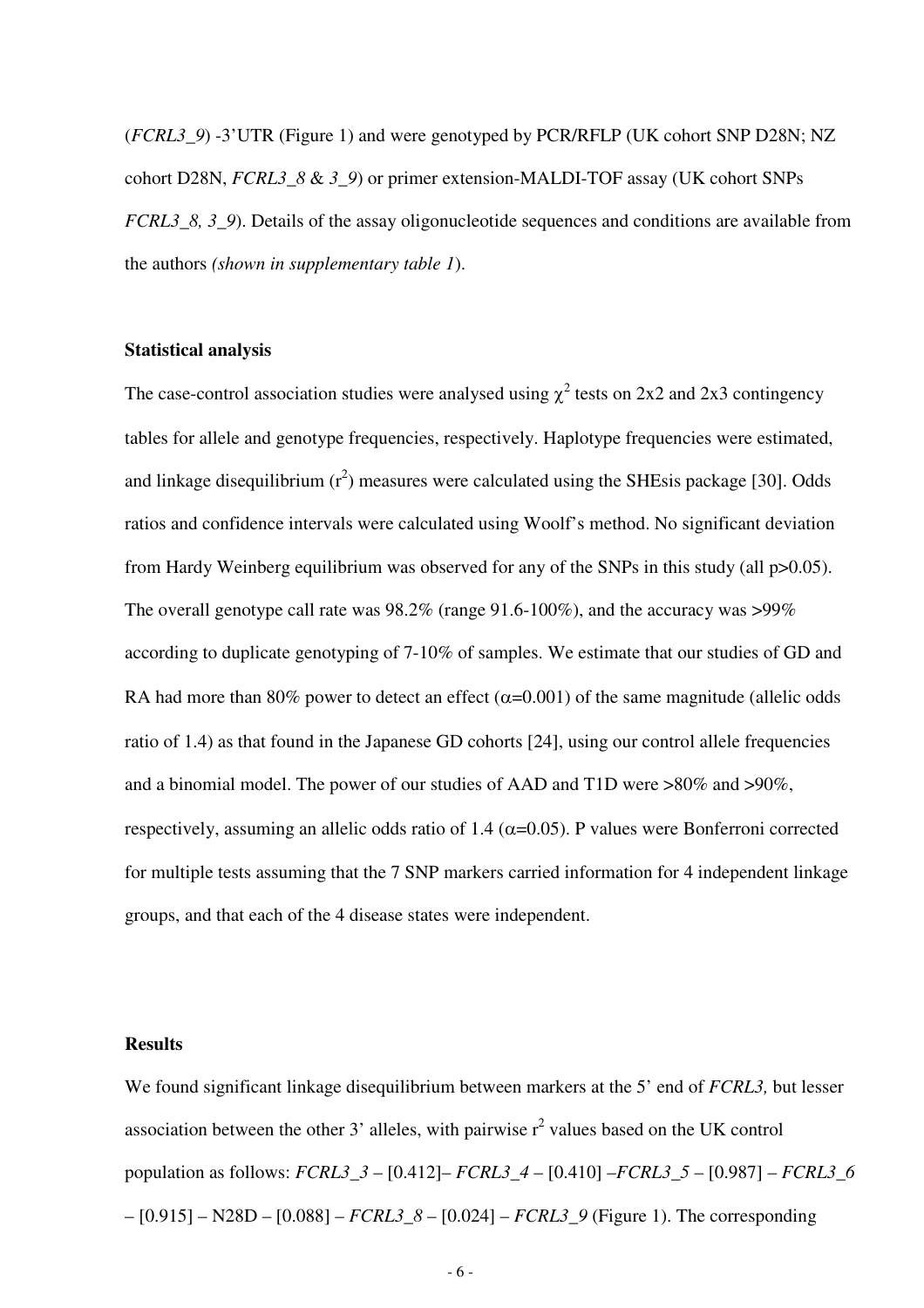figures for the NZ control population are: *FCRL3*  $3 - [0.396]$ – *FCRL3*  $4 - [0.420]$ –*FCRL3*  $5 [0.834]$  – *FCRL3* 6 –  $[0.749]$  – N28D –  $[0.068]$  – *FCRL3* 8 –  $[0.011]$  – *FCRL3* 9. In contrast to the finding of strong association with disease of the *FCRL3\_3* to *FCRL3\_6* SNPs in Japanese RA and GD subjects, we could find no evidence to support disease association with alleles at any of these markers in UK whites with GD or in NZ whites with RA or T1D (Table 1). Markers in the 3' end of the gene showed nominal evidence for association at *FCRL3\_8* in Graves' disease (A allele, OR 1.50; 5-95% confidence intervals 1.06-2.13) and at *FCRL3\_9* in RA (C allele, OR 1.25; 5-95% confidence intervals 1.01-1.54), however, these findings were not robust to correction for multiple statistical testing (Table 1).

In contrast, there was substantial allelic association at 6 of the 7 *FCRL3* markers studied in the cohort of UK subjects with autoimmune Addison's disease, with maximum evidence at *FCRL3\_3*. The T allele of this marker *(FCRL3\_3\*T*) was present in 254 of 400 (63.5%) AAD chromosomes compared to 467 of 898 (52.0%) control chromosomes ( $p_{\text{1corrected}}$ =0.0008; OR 1.61; 5-95% confidence intervals 1.26 to 2.05) (Table 1). The most common seven marker haplotype containing the *FCRL3\_3\*T* allele [TGGGAAA] was also significantly associated with AAD, p=1.8  $x10^{-5}$ ,  $p_{\text{[corrected]}} = 1.1x10^{-4}$  (odds ratio 1.71; 5-95% confidence intervals 1.33-2.18), with a p value of 0.001 using a global test of the 6 common haplotypes found in the AAD patients (Table 2). There were no significant haplotype associations with disease in either of the GD, RA or T1D cohorts (Table 2). There was no significant heterogeneity in the allelic associations in the various cohorts when divided by diagnostic subgroups *(supplementary table 2)*.

#### **Discussion**

The association of multiple autoimmune disorders in the Japanese population with alleles of *FCRL3* by Kochi and colleagues [24] suggested that this locus may affect susceptibility to different autoimmune diseases across many populations, in a similar way to the action of alleles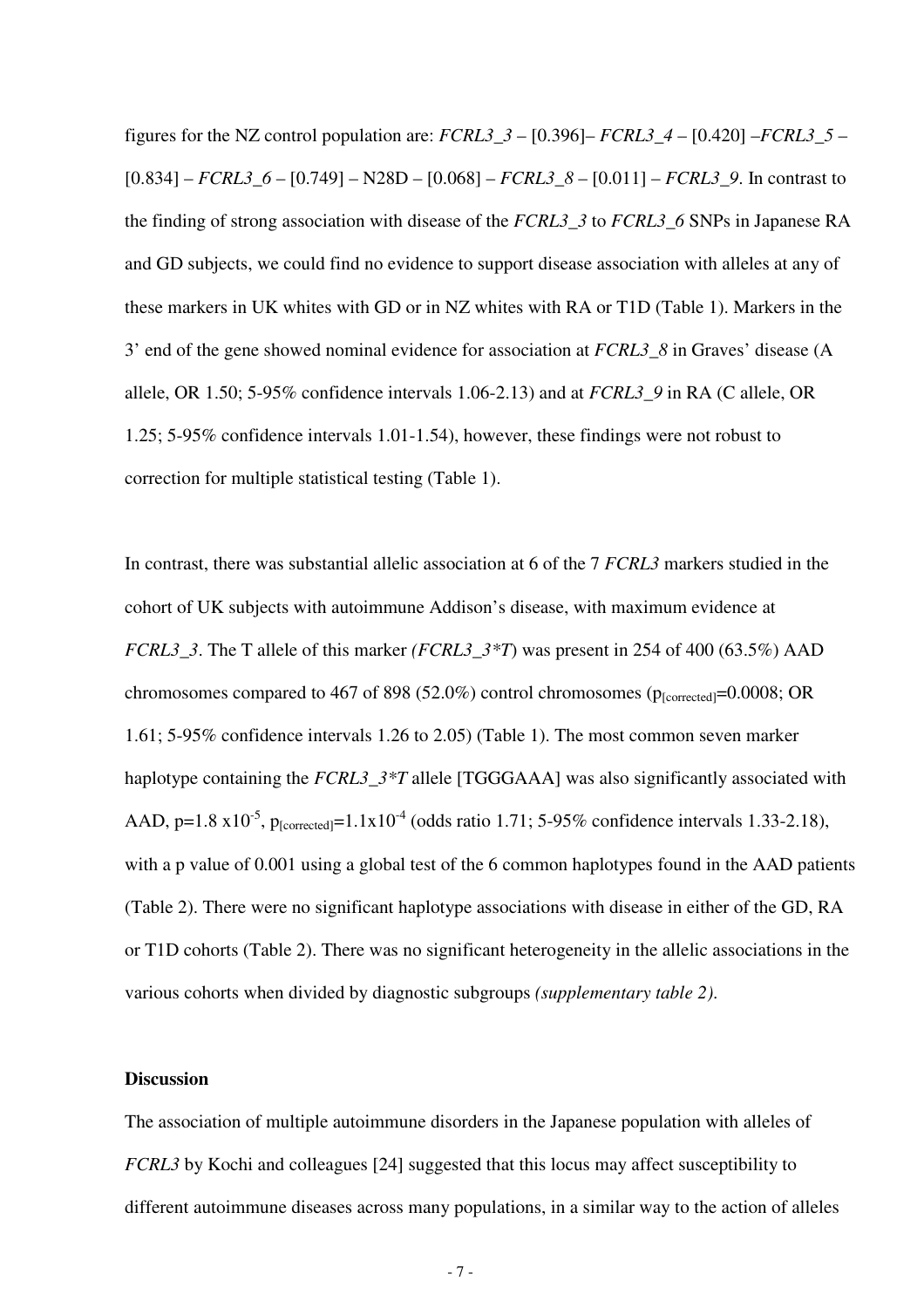at *CTLA4* [5-10]. The association of the *FCRL3\_3\*C* allele with susceptibility to autoimmune conditions found in this initial study has recently been replicated in a further cohort of Japanese subjects with rheumatoid arthritis (n=752) [31]. Furthermore, a study of a white UK population showed a weak effect in Graves' disease, with *FCRL3* markers having nominal association (*FCRL3\_3\*C,* p=0.024, OR 1.17) [32]. However, similar investigation of several additional large cohorts of Caucasian subjects with T1D and RA have failed to replicate the *FCRL3\_3* association [33-36]. In contrast to these studies, our investigation found that the *FCRL3\_3\*C* allele was associated with protection from autoimmune Addison's disease; an observation that largely refutes the hypothesis that this allele is the disease-causing polymorphism for autoimmunity at this locus, at least not in Caucasians. In addition, our extended genotyping points to the exon 3 cSNP (D28N) as also being tightly associated with  $FCRL3_3$  ( $r^2 > 0.9$ ; Figure 1) and this marker certainly warrants examination in Japanese and other autoimmune disease cohorts. While our analyses of rheumatoid arthritis and Graves' disease were well-powered to detect an effect of similar magnitude to that found in the Japanese cohorts, only marginal evidence for association was found in these conditions; this being found at the 3' *FCRL3* SNPs (designated *FCRL3\_9* and *FCRL3* 8, respectively), which are not in the haplotype block containing the promoter and exon 3 markers (Figure 1).

The contradiction of the apparent protection conferred in the Addison's disease cohort by the Japanese autoimmune susceptibility haplotype could be explained in three ways. Firstly, the association reported here in the AAD cohort could be a chance finding. It is important that other AAD cohorts are genotyped for the *FCRL3* variants analysed here. However, genotype data at other loci do not support population stratification or mismatching between the AAD cohort and UK controls as an explanation for this result [37,38; *supplementary table 3*]. Secondly, the disparate *FCRL3* genetic association could reflect genuine differences in *FCRL3*-mediated autoimmune disease aetiology between the Japanese and Caucasian populations. In addition, it is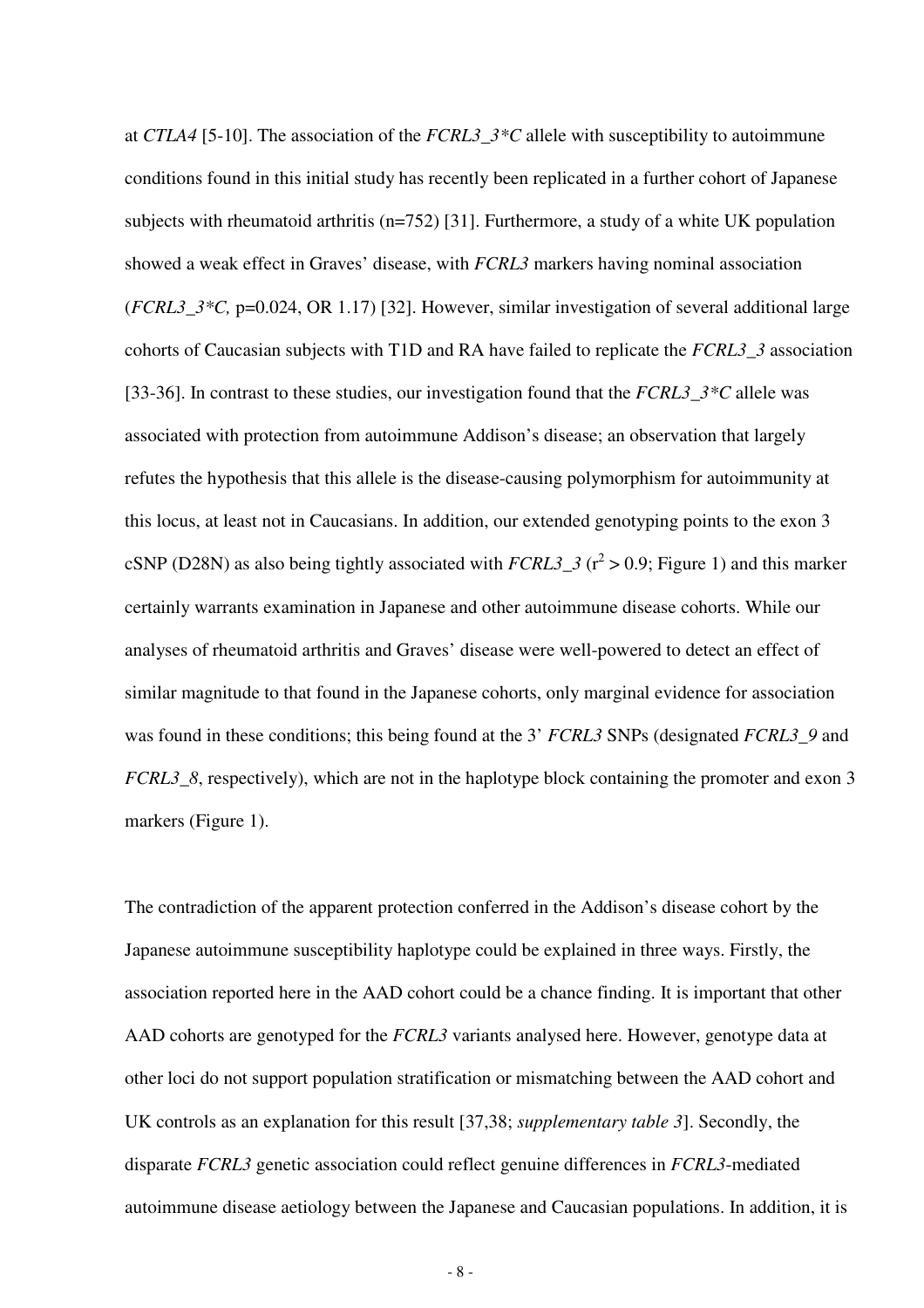possible that different immunopathological mechanisms underlie the disease process in AAD compared to RA, GD and the other more common autoimmune diseases. With this regard, the lower promoter activity of the FCRL3\_3\*T allele that would be predicted based on the existing functional analysis at this locus [24], could have a distinct pathogenic role in AAD, but still be protective for other forms of autoimmunity. Lastly, the susceptibility allele at *FCRL3* may lie elsewhere within the block of linkage disequilibrium that contains the 5' region of the *FCRL3* gene, or within the adjacent *FCRL2* transcript (figure 1). The 5' region of *FCRL3* is in an LD block which extends across an intragenic region to the 3' end of the *FCRL2* gene, including several coding *FCRL2* exons. In addition, the 3' region of *FCRL3* (centromeric to exon 5 and encoding the critical cytoplasmic tail of the receptor) is sparsely covered by existing markers and appears to contain a substantial interval with weak or no LD between markers [39]. Furthermore, there may be additional subtle differences in LD structure between Japanese and Caucasians at this locus that will not be evident until a denser marker-map is genotyped. Evidence for association of *FCRL3* promoter alleles with autoimmune disease is currently consistent in Japanese populations but equivocal or absent in most Caucasian populations (32-36). To further clarify a possible role for this locus in autoimmunity in Caucasians, our findings suggest that more detailed genetic analysis of an extended haplotype block containing both *FCRL3* and *FCRL2* is warranted.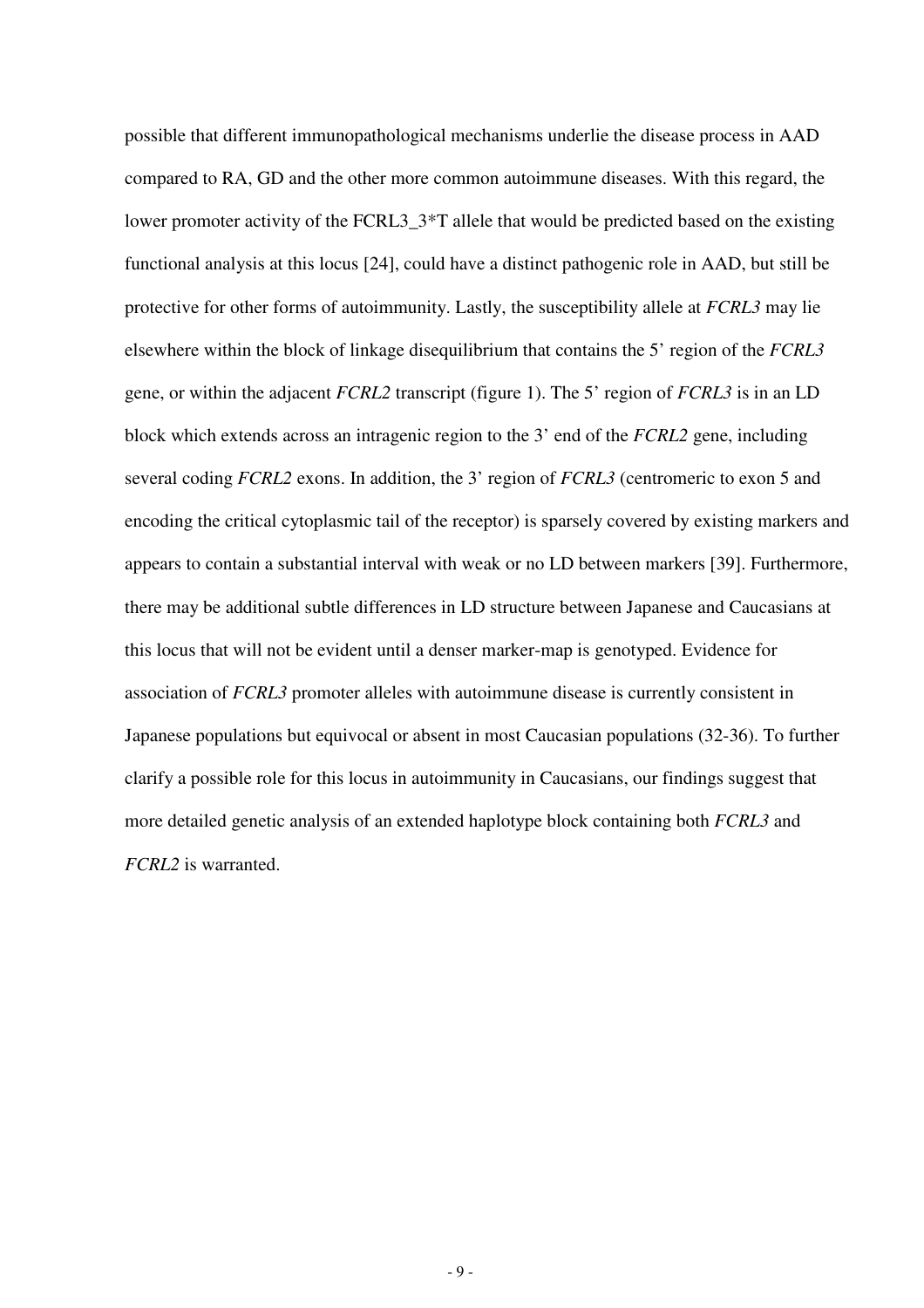#### **Acknowledgements**

Work in the authors' laboratories was funded by the Wellcome Trust (UK) and the Health Research Council (NZ). CJO was supported by a Medical Research Council (UK) Training Fellowship. We wish to thank the New Zealand Rheumatology Research Network for patient recruitment, and patients and controls for making the gift of blood samples, including those at the Addison's disease self help group (UK). We would like to thank Prof. Heather Cordell and Dr. Richard Quinton for helpful comments on the manuscript, and Dr. Cushla McKinney for her help with the data analysis.

#### **References**

1. **Walker D, Griffiths M, Griffiths I** 1986 Occurrence of autoimmune diseases and autoantibodies in multicase rheumatoid arthritis families. Ann Rheum Dis 45: 323-326

2. **Kong MF, Jeffcoate W** 1994 Eighty-six cases of Addison's disease. Clin Endocrinol (Oxf) 43:130-131

3. **Pociot F, Karlsen AE** 2002 Combined genome and proteome approach to identify new susceptibility genes. Am J Med Genet 115:55-60

4. **Tait KF, Gough SC** 2003 The genetics of autoimmune endocrine disease. Clin Endocrinol (Oxf) 59:1-11

5. **Yanagawa T, Hidaka Y, Guimaraes V, Soliman M, DeGroot LJ** 1995 CTLA-4 gene polymorphism associated with Graves' disease in a Caucasian population. J Clin Endocrinol Metab 80:41-45

6. **Marron MP, Raffel LJ, Garchon HJ, Jacob CO, Serrano-Rios M, Martinez Larrad MT, Teng WP, Park Y, Zhang ZX, Goldstein DR, Tao YW, Beaurain G, Bach JF, Huang HS, Luo DF, Zeidler A, Rotter JI, Yang MC, Modilevsky T, Maclaren NK, She JX** 1997 Insulindependent diabetes mellitus (IDDM) is associated with CTLA4 polymorphisms in multiple ethnic groups. Hum Mol Genet 6:1275-1282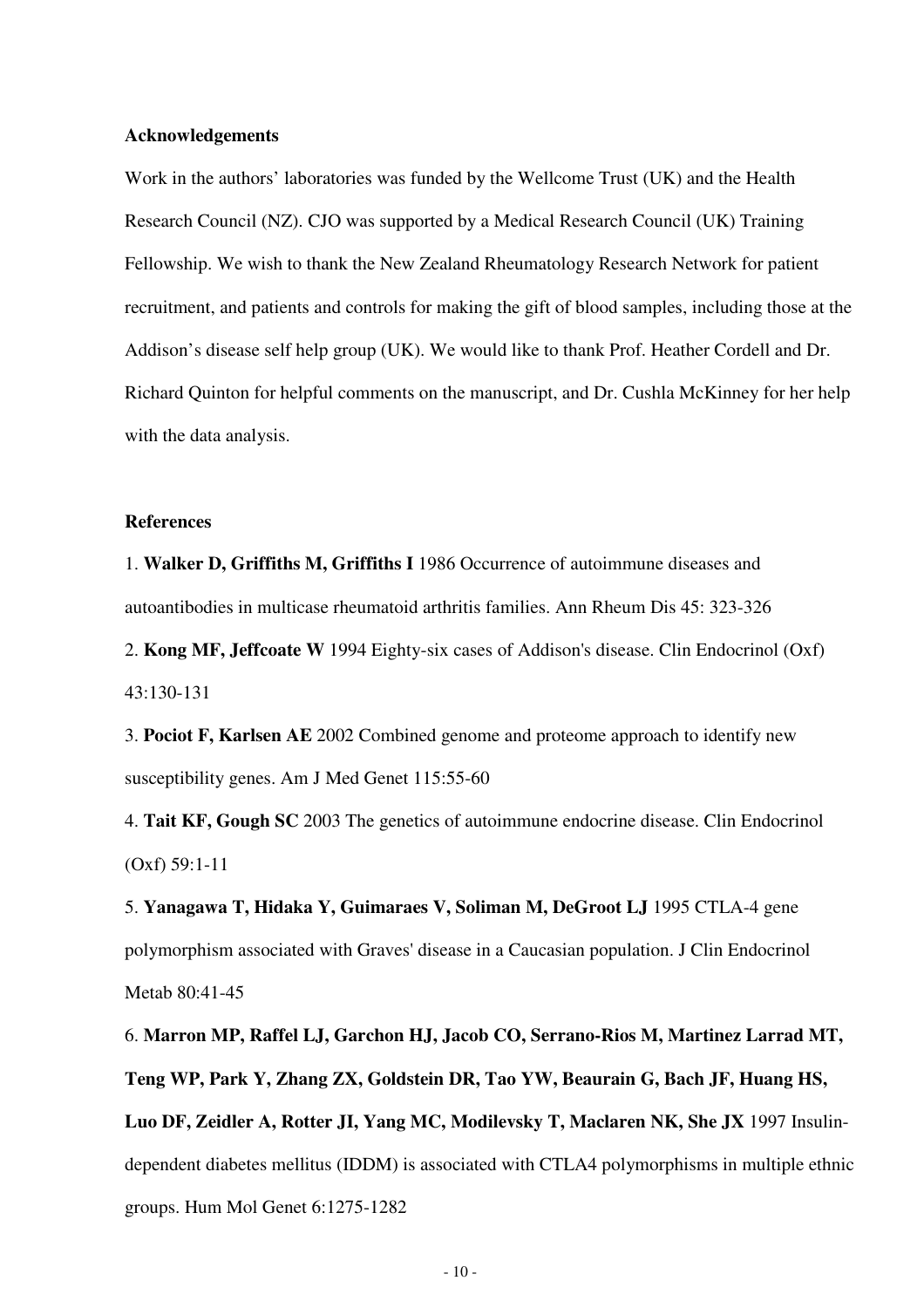7. **Yangawa T, Taniyama M, Enomoto S, Gomi K, Maruyama H, Ban Y, Saruta T** 1997 CTLA4 gene polymorphism confers susceptibility to Graves' disease in Japanese. Thyroid 7:843- 846

8. **Seidl C, Donner H, Fischer B, Usadel KH, Seifried E, Kaltwasser JP, Badenhoop K** 1998 CTLA4 codon 17 dimorphism in patients with rheumatoid arthritis. Tissue Antigens 51:62-66

9. **Vaidya B, Imrie H, Perros P, Young ET, Kelly WF, Carr D, Large DM, Toft AD,** 

**McCarthy MI, Kendall-Taylor P, Pearce SH** 1999 The cytotoxic T lymphocyte antigen-4 is a major Graves' disease locus. Hum Mol Genet 8:1195-1199

10. **Ueda H, Howson JM, Esposito L, Heward J, Snook H, Chamberlain G, Rainbow DB,** 

**Hunter KM**, **Smith AN**, **Di Genova G**, **Herr MH**, **Dahlman I**, **Payne F**, **Smyth D**, **Lowe C**,

**Twells RC**, **Howlett S**, **Healy B**, **Nutland S**, **Rance HE**, **Everett V**, **Smink LJ**, **Lam AC**,

**Cordell HJ**, **Walker NM**, **Bordin C**, **Hulme J**, **Motzo C**, **Cucca F**, **Hess JF**, **Metzker ML**,

**Rogers J**, **Gregory S**, **Allahabadia A**, **Nithiyananthan R**, **Tuomilehto-Wolf E**, **Tuomilehto J**,

**Bingley P**, **Gillespie KM**, **Undlien DE**, **Ronningen KS**, **Guja C**, **Ionescu-Tirgoviste C**, **Savage**

**DA**, **Maxwell AP**, **Carson DJ**, **Patterson CC**, **Franklyn JA**, **Clayton DG**, **Peterson LB**,

**Wicker LS**, **Todd JA**, **Gough SC** 2003 Association of the T-cell regulatory gene CTLA4 with susceptibility to autoimmune disease. Nature 423:506-511

11. **Bottini N, Musumeci L, Alonso A, Rahmouni S, Nika K, Rostamkhani M, MacMurray J, Meloni GF, Lucarelli P, Pellecchia M, Eisenbarth GS, Comings D, Mustelin T** 2004 A functional variant of lymphoid tyrosine phosphatase is associated with type I diabetes. Nat Genet 36:337-338

12. **Velaga MR, Wilson V, Jennings CE, Owen CJ, Herington S, Donaldson PT, Ball SG, James RA, Quinton R, Perros P, Pearce SH** 2004 The codon 620 tryptophan allele of the lymphoid tyrosine phosphatase (LYP) gene is a major determinant of Graves' disease. J Clin Endocrinol Metab 89:5862-5865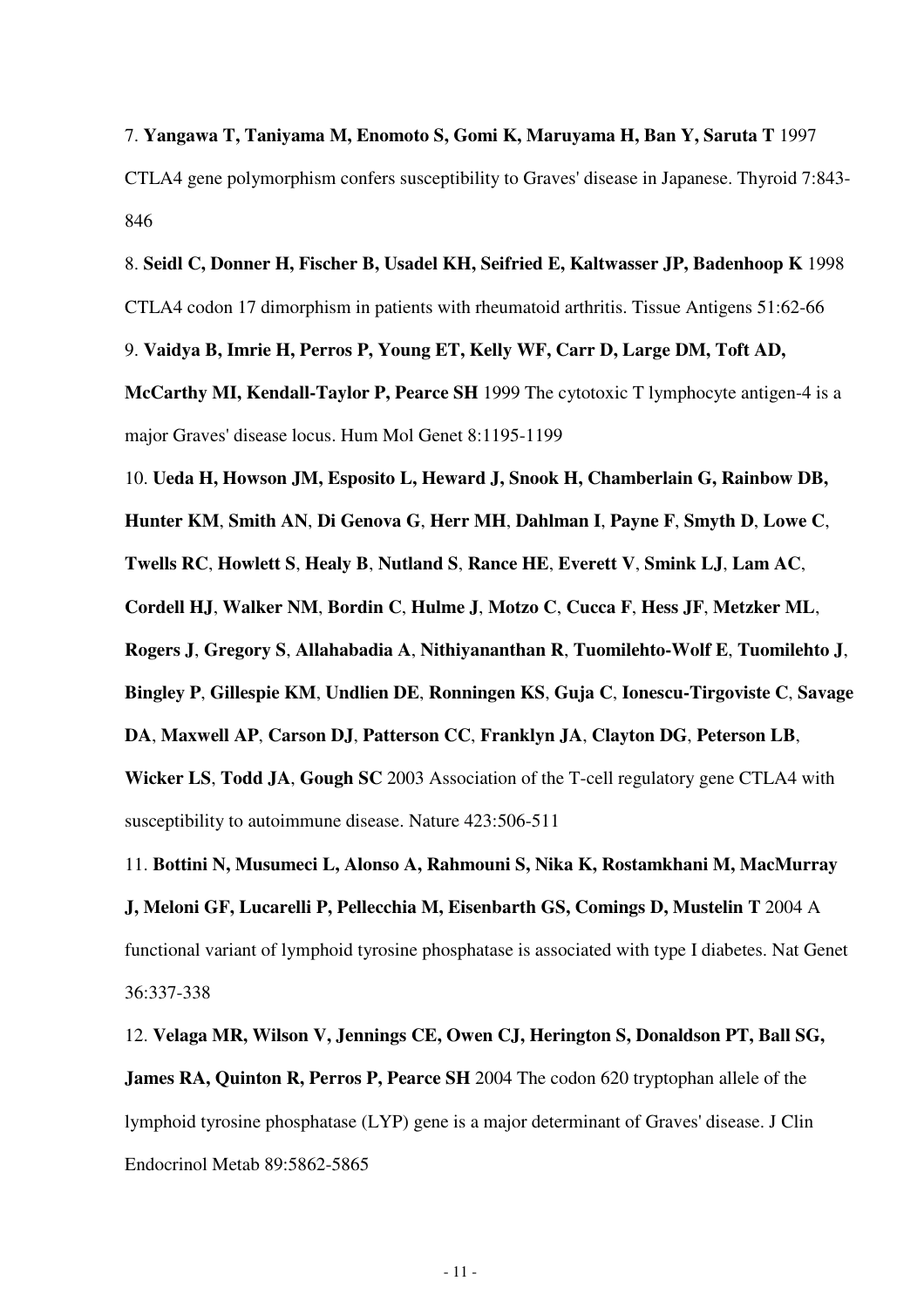13. **Simkins HM, Merriman ME, Highton J, Chapman PT, O'Donnell JL, Jones PB, Gow PJ, McLean L, Pokorny V, Harrison AA, Merriman TR** 2005 Association of the PTPN22 locus with rheumatoid arthritis in a New Zealand Caucasian cohort. Arthritis Rheum 52:2222- 2225

14. **Bennett ST, Wilson AJ, Cucca F, Nerup J, Pociot F, McKinney PA, Barnett AH, Bain SC, Todd JA** 1996 IDDM2-VNTR-encoded susceptibility to type 1 diabetes: dominant protection and parental transmission of alleles of the insulin gene-linked minisatellite locus. J Autoimmun 9:415-421

15. **Dechairo B, Zabaneh D, Collins J, Brand O, Dawson GJ, Green AP, Mackay I, Franklyn JA, Connell JM, Wass JA, Wiersinga WM, Hegedus L, Brix T, Robinson BG, Hunt PJ, Weetman AP, Carey AH, Gough SC** 2005 Association of the TSHR gene with Graves' disease: the first disease specific locus. Eur J Hum Genet 13:1223-1230

16. **Hiratani H, Bowden DW, Ikegami S, Shirasawa S, Shimizu A, Iwatani Y, Akamizu T** 2005 Multiple SNPs in intron 7 of thyrotropin receptor are associated with Graves' disease. J Clin Endocrinol Metab 90:2898-2903

17. **Suzuki A, Yamada R, Chang X, Tokuhiro S, Sawada T, Suzuki M, Nagasaki M, Nakayama-Hamada M, Kawaida R, Ono M, Ohtsuki M, Furukawa H, Yoshino S, Yukioka M, Tohma S, Matsubara T, Wakitani S, Teshima R, Nishioka Y, Sekine A, Iida A, Takahashi A, Tsunoda T, Nakamura Y, Yamamoto K** 2003 Functional haplotypes of PADI4, encoding citrullinating enzyme peptidylarginine deiminase 4, are associated with rheumatoid arthritis. Nat Genet 34:395-402

18. **Ikari K, Kuwahara M, Nakamura T, Momohara S, Hara M, Yamanaka H, TomatsuT, Kamatani N** 2005 Association between PADI4 and rheumatoid arthritis: a replication study. Arthritis Rheum 52:3054-3057

19. **Tamiya G, Shinya M, Imanishi T, Ikuta T, Makino S, Okamoto K, Furugaki K, Matsumoto T**, **Mano S**, **Ando S**, **Nozaki Y**, **Yukawa W**, **Nakashige R**, **Yamaguchi D**,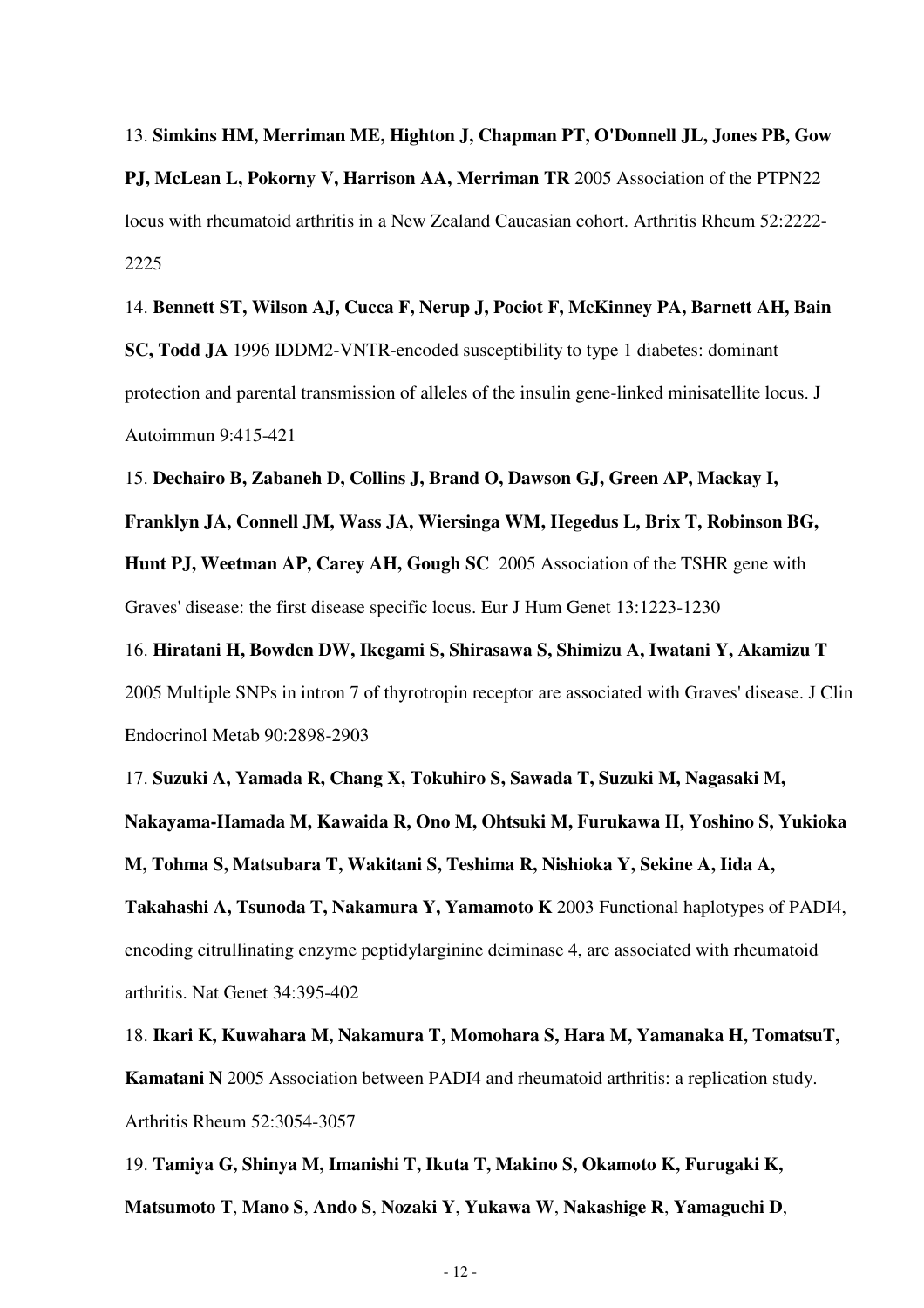**Ishibashi H**, **Yonekura M**, **Nakami Y**, **Takayama S**, **Endo T**, **Saruwatari T**, **Yagura M**, **Yoshikawa Y**, **Fujimoto K**, **Oka A**, **Chiku S**, **Linsen SE**, **Giphart MJ**, **Kulski JK**, **Fukazawa T**, **Hashimoto H**, **Kimura M**, **Hoshina Y**, **Suzuki Y**, **Hotta T**, **Mochida J**, **Minezaki T**, **Komai K**, **Shiozawa S**, **Taniguchi A**, **Yamanaka H**, **Kamatani N**, **Gojobori T**, **Bahram S**, **Inoko H** 2005 Whole genome association study of rheumatoid arthritis using 27 039 microsatellites. Hum Mol Genet 14:2305-2321

20. **Barton A, Bowes J, Eyre S, Spreckley K, Hinks A, John S, Worthington J** 2004 A functional haplotype of the PADI4 gene associated with rheumatoid arthritis in a Japanese population is not associated in a United Kingdom population. Arthritis Rheum 50:1117-1121

21. **Caponi L, Petit-Teixeira E, Sebbag M, Bongiorni F, Moscato S, Pratesi F, Pierlot C, Osorio J, Chapuy-Regaud S, Guerrin M, Cornelis F, Serre G, Migliorini P; ECRAF** 2005 A family based study shows no association between rheumatoid arthritis and the PADI4 gene in a white French population. Ann Rheum Dis 64:587-593

22. **Iwamoto T**, **Ikari K**, **Nakamura T**, **Kuwahara M**, **Toyama Y**, **Tomatsu T**, **Momohara S, Kamatani N** 2006 Association between PADI4 and rheumatoid arthritis: a meta-analysis. Rheumatology (Oxford). 45: 804-807

23. **Todd JA, Mijovic C, Fletcher J, Jenkins D, Bradwell AR, Barnett AH** 1989 Identification of susceptibility loci for insulin-dependent diabetes mellitus by trans-racial gene mapping. Nature 338:587-589

24. **Kochi Y, Yamada R, Suzuki A, Harley JB, Shirasawa S, Sawada T, Bae SC, Tokuhiro S, Chang X, Sekine A, Takahashi A, Tsunoda T, Ohnishi Y, Kaufman KM, Kang CP, Kang C, Otsubo S, Yumura W, Mimori A, Koike T, Nakamura Y, Sasazuki T, Yamamoto K** 2005 A functional variant in FCRL3, encoding Fc receptor-like 3, is associated with rheumatoid arthritis and several autoimmunities. Nat Genet 37:478-485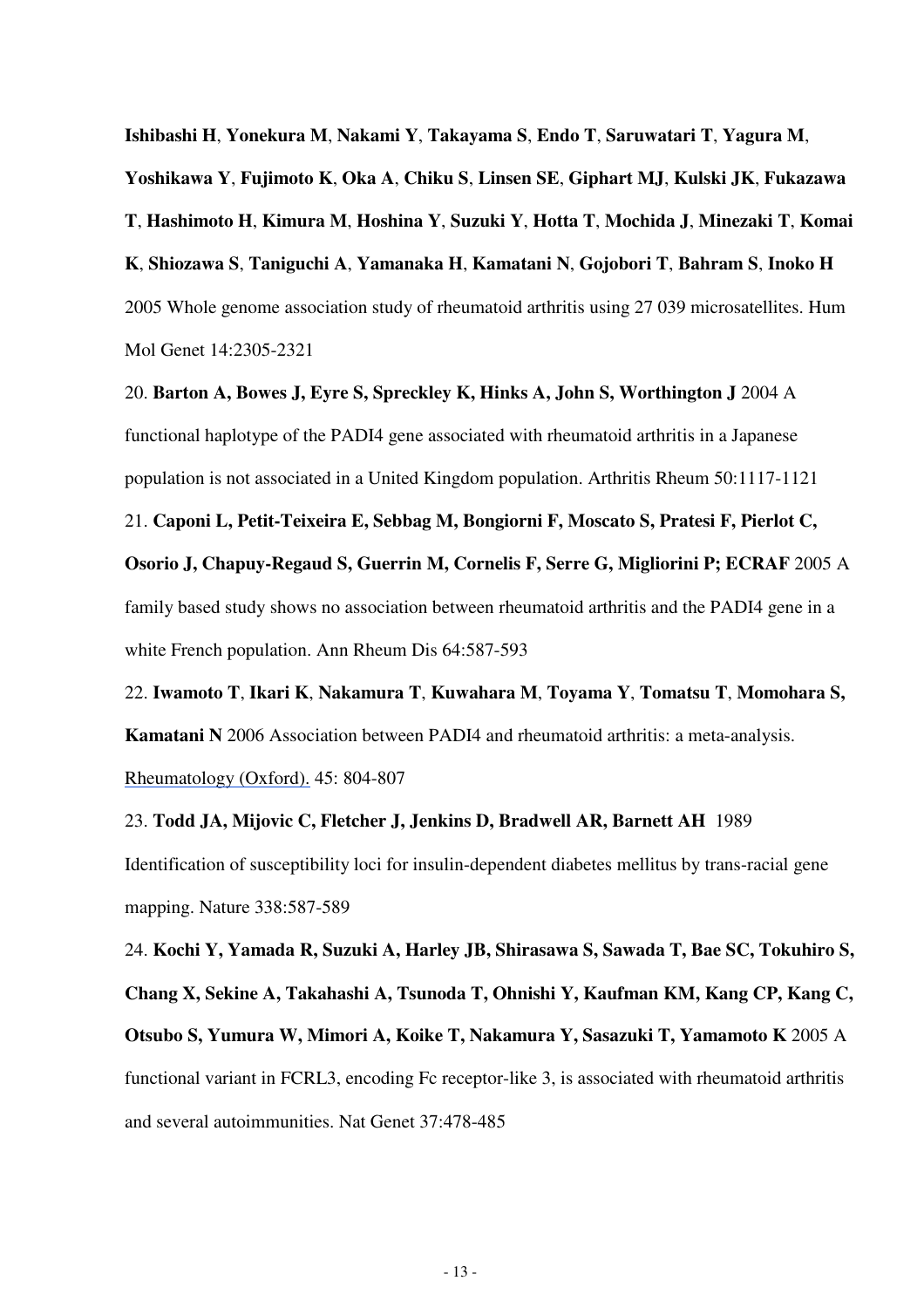#### 25. **Capon F, Semprini S, Chimenti S, Fabrizi G, Zambruno G, Murgia S, Carcassi C, Fazio**

**M, Mingarelli R, Dallapiccola B, Novelli G** 2001 Fine mapping of the PSORS4 psoriasis susceptibility region on chromosome 1q21. J Invest Dermatol 116:728-730

### 26. **Dai KZ, Harbo HF, Celius EG, Oturai A, Sorensen PS, Ryder LP, Datta P, Svejgaard A, Hillert J, Fredrikson S, Sandberg-Wollheim M, Laaksonen M, Myhr KM, Nyland H,**

**Vartdal F, Spurkland A** 2001 The T cell regulator gene SH2D2A contributes to the genetic susceptibility of multiple sclerosis. Genes Immun 2:263-268

#### 27. **Kyogoku C, Dijstelbloem HM, Tsuchiya N, Hatta Y, Kato H, Yamaguchi A, Fukazawa**

#### **T, Jansen MD, Hashimoto H, van de Winkel JG, Kallenberg CG, Tokunaga K** 2002

Fcgamma receptor gene polymorphisms in Japanese patients with systemic lupus erythematosus: contribution of FCGR2B to genetic susceptibility. Arthritis Rheum 46:1242-1254

#### 28. **Vaidya B, Imrie H, Geatch DR, Perros P, Ball SG, Baylis PH, Carr D, Hurel SJ, James**

#### **RA, Kelly WF, Kemp EH, Young ET, Weetman AP, Kendall-Taylor P, Pearce SH** 2000

Association analysis of the cytotoxic T lymphocyte antigen-4 (CTLA-4) and autoimmune

regulator-1 (AIRE-1) genes in sporadic autoimmune Addison's disease. J Clin Endocrinol Metab 85:688-691

### 29. **Houston FA, Wilson V, Jennings CE, Owen CJ, Donaldson P, Perros P, Pearce SH** 2004 Role of the CD40 locus in Graves' disease. Thyroid 14:506-509

30. **Shi YY, He L** 2005 SHEsis, a powerful software platform for analysis of linkage disequilibrium, haplotype construction, and genetic association at polymorphism loci. Cell Res 15:97-98

## 31. **Ikari K, Momohara S, Nakamura T, Hara M, Yamanaka H, Tomatsu T, Kamatani N** 2006 Supportive evidence for a genetic association of the FCRL3 promoter polymorphism with rheumatoid arthritis 10. Ann Rheum Dis 65: 671-673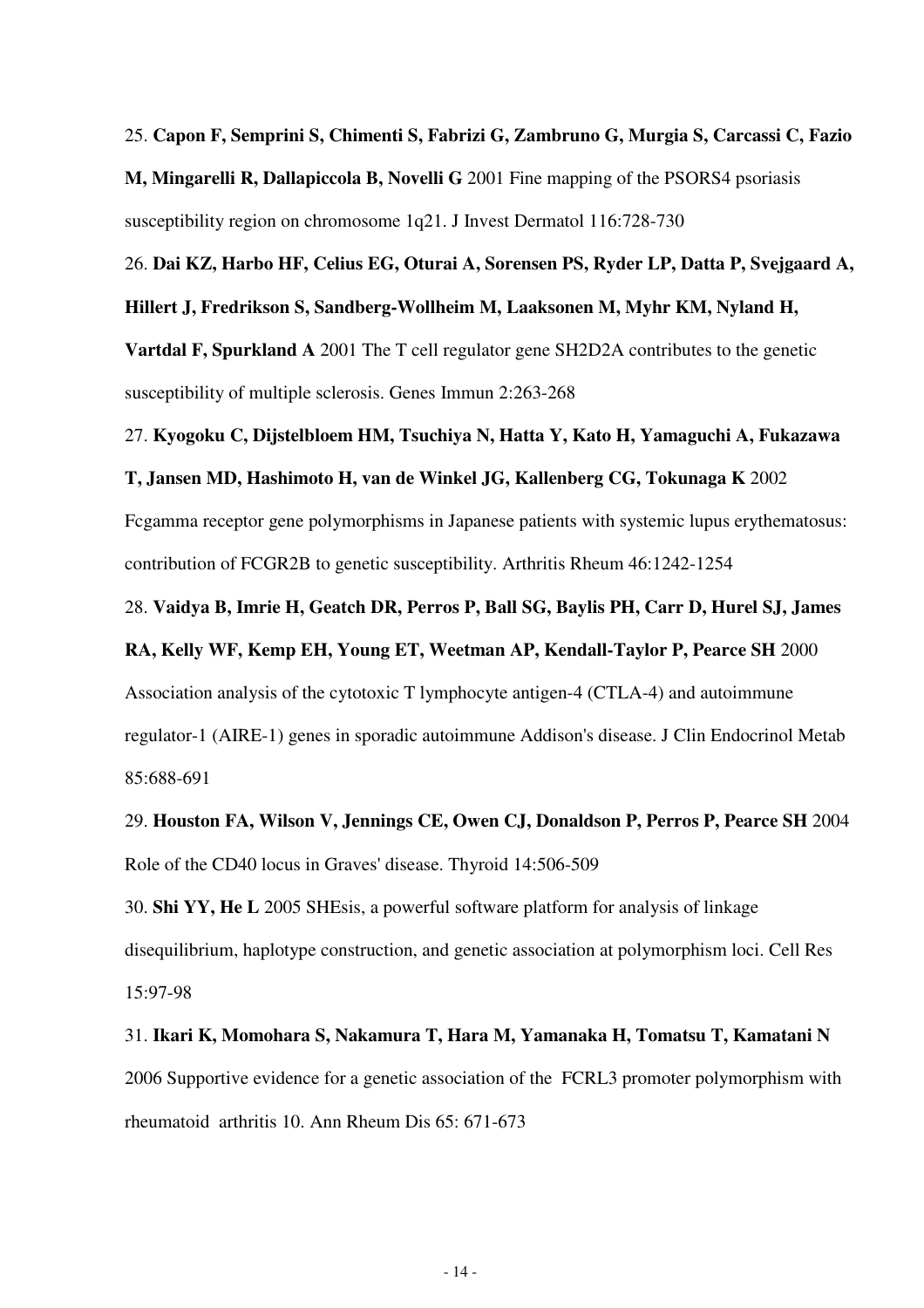32. **Simmonds MJ, Heward JM, Carr-Smith J, Foxall H, Franklyn JA, Gough SCL** 2006 Contribution of single nucleotide polymorphisms within FCRL3 and MAP3K7IP2 to the pathogenesis of Graves' disease. J Clin Endocrinol Metab 91:1056-1061

33. **Hu X, Chang M, Saiki RK, Cargill MA, Begovich AB, Ardlie KG, Criswell LA, Seldin MF, Amos CI, Gregersen PK, Kastner DL, Remmers EF** 2006 The functional -169T-->C single-nucleotide polymorphism in FCRL3 is not associated with rheumatoid arthritis in white North Americans. Arthritis Rheum 54:1022-1025

34. **Smyth DJ, Howson JM, Payne F, Maier LM, Bailey R, Holland K, Lowe CE, Cooper JD, Hulme JS, Vella A, Dahlman I, Lam AC, Nutland S, Walker NM, Twells RC, Todd JA**

2006 Analysis of polymorphisms in 16 genes in type 1 diabetes that have been associated with other immune-mediated diseases. BMC Med Genet 7:20-31

35. **Turunen JA, Wessman M, Kilpikari R, Parkkonen M, Forsblom C, Groop PH; FinnDiane Study Group** 2006 The functional variant -169C/T in the FCRL3 gene does not increase susceptibility to Type 1 diabetes. Diabet Med 23: 925-7.

36. **Eyre S, Bowes J, Potter C, Worthington J, Barton A.** 2006 Association of the FCRL3 gene with rheumatoid arthritis: a further example of population specificity? Arthritis Res Ther 8:R117 37. **Jennings CE, Owen CJ, Wilson V, Pearce SH** 2005 No association of the codon 55

methionine to valine polymorphism in the SUMO4 gene with Graves' disease. Clin Endocrinol (Oxf) 62: 362-365

38. **Owen CJ, Eden JA, Jennings CE, Wilson V, Cheetham TD, Pearce SH** 2006 Genetic association studies of the FOXP3 gene in Graves' disease and autoimmune Addison's disease in a UK population. J Mol Endocrinol. 2006; 37: 97-104.

39. **Altshuler D, Brooks LD, Chakravarti A, Collins FS, Daly MJ, Donnelly P; International HapMap Consortium** 2005 A haplotype map of the human genome. Nature 437: 1299-1320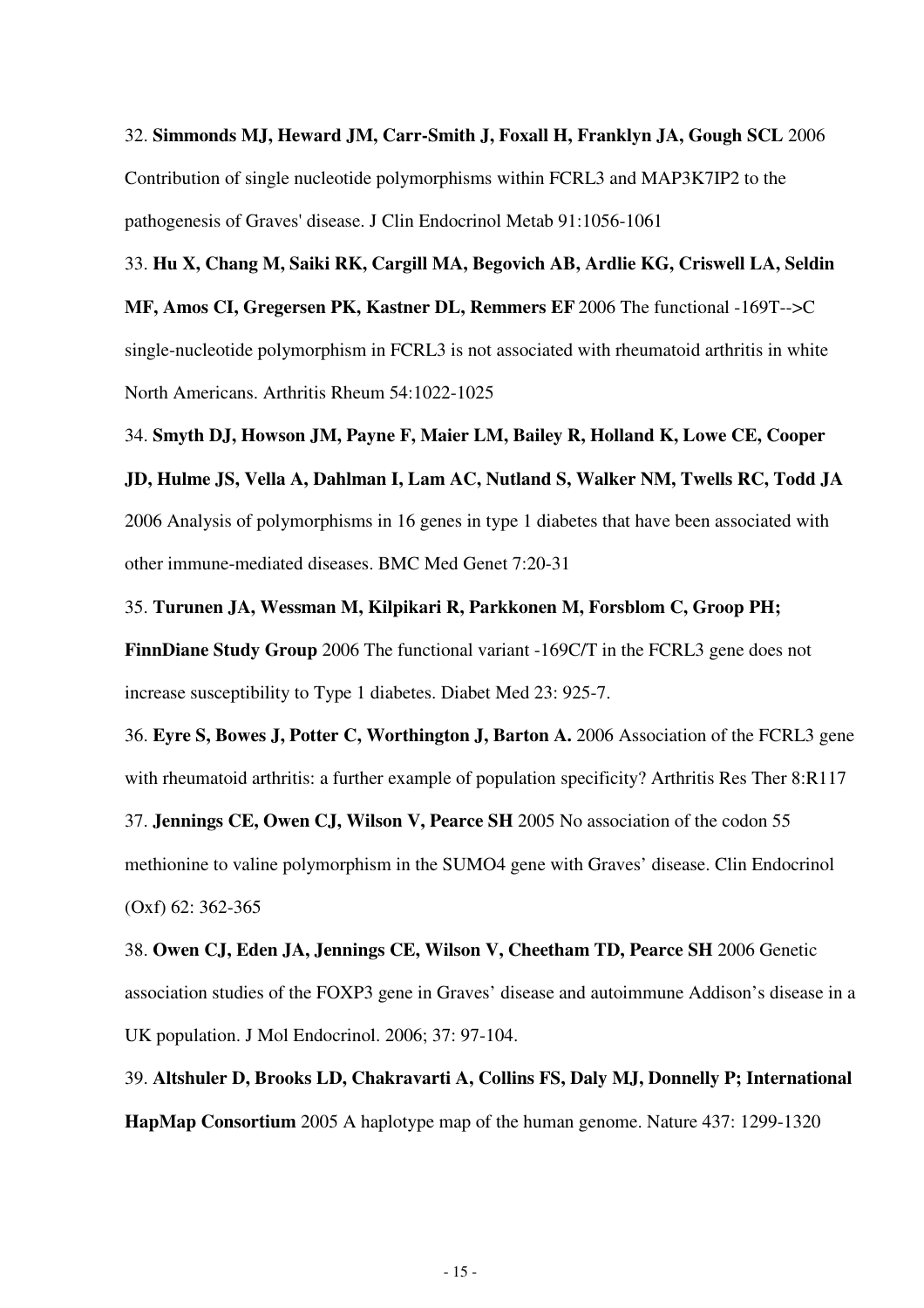**Legend for figure 1.** Linkage disequilibrium r<sup>2</sup> measures for *FCRL3* in the UK control population. In the schematic diagram of the *FCRL3* gene, exons are depicted by black boxes and non-coding regions as white boxes. The position of the seven SNPs (*FCRL3\_3,-4,-5,-6*, N28D, *- 8,-9*) spanning 22.435 kb of the *FCRL3* gene region are shown.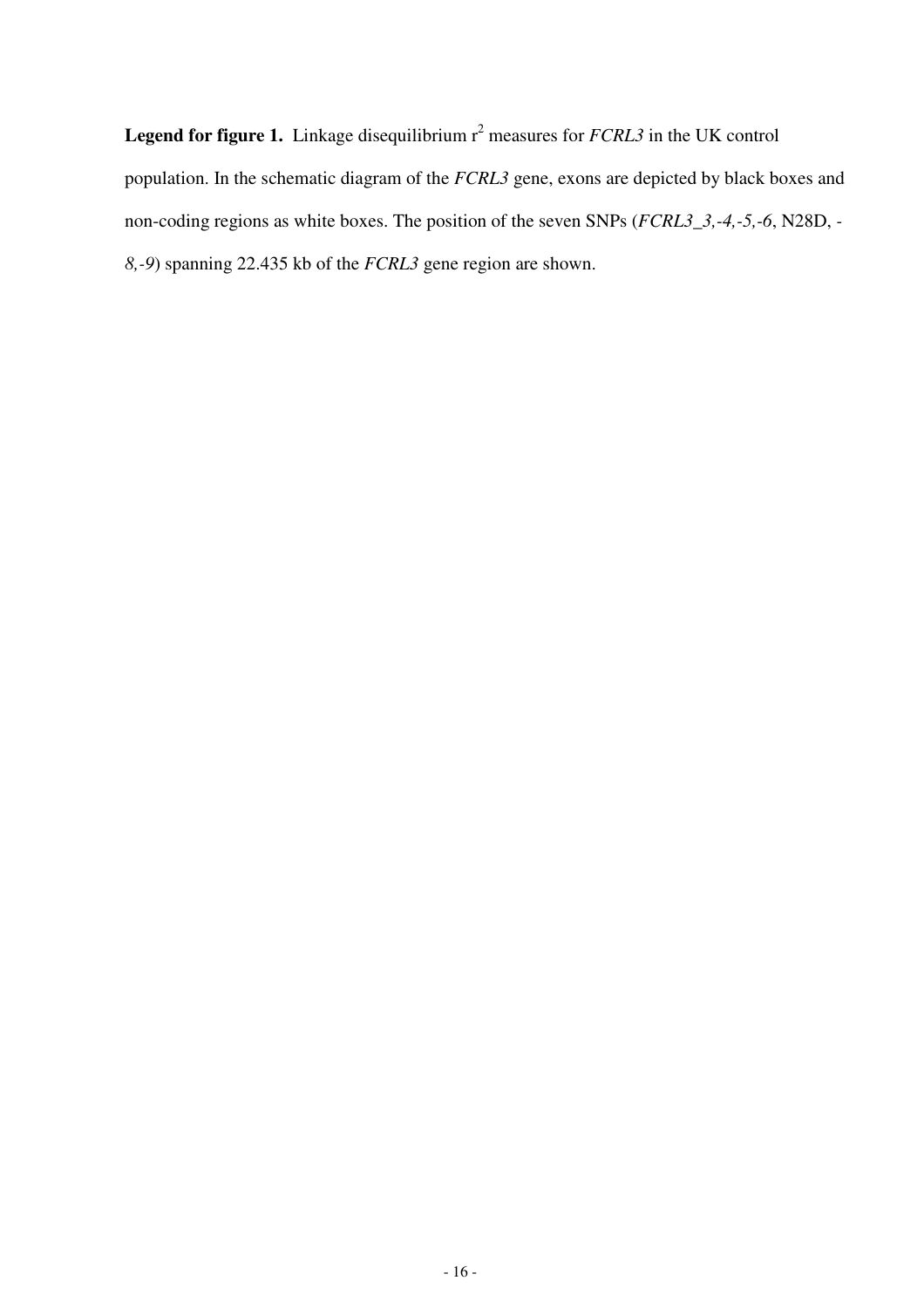| Marker                | Population    | Allele    | Genotype number $(\%)$   |               |                           | Allele number $(\%)$ |               | Ħ<br>values*                           |                |                                 |
|-----------------------|---------------|-----------|--------------------------|---------------|---------------------------|----------------------|---------------|----------------------------------------|----------------|---------------------------------|
|                       |               | (12)      | $\mathbf{I}$             | 12            | 22                        |                      | N             | <b>Genotypes</b>                       | <b>Alleles</b> | (p corrected)<br><b>Alleles</b> |
| $FCRL3\_3$            | UK controls   | S         | 97 (21.6)                | 237<br>(52.8) | $\overline{15}$<br>(25.6) | 431<br>(48.0)        | 467<br>(52.0) |                                        |                |                                 |
| (promoter             | UK AAD        | SI        | 28(14.0)                 | 90(45.0)      | 82(41.0)                  | 46(36.5)             | 254 (63.5)    | $\circ$<br>7000                        | 10000          | 80000                           |
| rs7528684             | UK GD         | СЛ        | 132 (21.7                | 304(50.0)     | 172 (28.3                 | 568 (46.7)           | 648 (53.3)    | $\circ$<br>58                          | 950            | $\mathbf{I}$                    |
|                       | NZ controls   | S         | 125 (22.6)               | 275 (49.7)    | 153 (27.7)                | 525 (47.5)           | 581 (52.5)    |                                        |                |                                 |
|                       | <b>NA SN</b>  | S         | 168 (22.1)               | 386 (50.7)    | 207 (27.2)                | 722 (47.4)           | 800 (52.6)    | $\overline{\phantom{a}}$<br>$\dot{9}4$ | 660            | $\mathbf I$                     |
|                       | NZ TID        | CL        | 65(24.6)                 | 17(44.3)      | 82(31.1)                  | 247 (46.8)           | 281 (53.2)    | $\circ$<br>35                          | 62.0           | $\mathbf I$                     |
| $FCRL3\_4$            | UK controls   | ΧG        | 48 (10.2)                | [94(41.5      | 226 (48.3)                | 290 (31.0)           | 646(69.0)     |                                        |                |                                 |
| (promoter)            | <b>UK AAD</b> | <b>RG</b> | 10(5.0)                  | 66(33.0)      | 124(62.0)                 | 86 (21.5)            | 314(78.5)     | $\circ$<br>002                         | 00004          | 0.0032                          |
| rs11264799            | UK GD         | RG        | 54(8.8)                  | 252 (41.0)    | 308 (50.2)                | 360 (29.3)           | 868 (70.7)    | $\circ$<br>$-67$                       | 0.40           | $\mathbf I$                     |
|                       | NZ controls   | RG        | 44 (7.8)                 | 223 (39.7)    | 295 (52.5)                | 311 (27.7)           | 813 (72.3)    |                                        |                |                                 |
|                       | <b>NA SN</b>  | УG        | 51(6.6)                  | 277 (36.0)    | 441 (57.3)                | 379 (24.6)           | 159(75.4)     | $\circ$<br>20                          | 80.0           | $\mathbf I$                     |
|                       | NZ TID        | <b>AG</b> | 21 (7.8)                 | 100(37.2)     | 48(55.0)                  | 42(26.4)             | 396 (73.6)    | <b>177</b>                             | 820            | $\mathbf{I}$                    |
| FCRL3_5               | UK controls   | SQ        | 103(22.0)                | 245 (52.2)    | 21(25.8)                  | 451 (48.1)           | (51.9)        |                                        |                |                                 |
| (5'UTR)               | UK AAD        | SQ        | 29 (14.5)                | 91(45.5)      | $(0.04)$ 08               | 149(37.3)            | 251 (62.7)    | $\circ$<br>LOOO'                       | 0.0003         | 1200.00                         |
| rs945635              | $C$ K $G$ D   | ဌ         | 149 (24.2)               | 300 (48.7)    | 167 (27.1)                | 598(48.5)            | 634 (51.5)    | $\circ$<br>50                          | 0.83           | $\bar{1}$                       |
|                       | NZ controls   | SQ        | 120 (21.4)               | 287 (51.2)    | 154(27.5)                 | 527(47.0)            | 595 (53.0)    |                                        |                |                                 |
|                       | NZRA          | S         | 61(21.1)                 | 383 (50.1)    | 220 (28.8)                | 705 (46.1)           | 823 (53.9)    | $\circ$<br>86                          | $0.67\,$       | $\mathbf I$                     |
|                       | NZ TID        | <b>CG</b> | 55 $(20.4)$              | (30(48.3))    | 84(31.2)                  | 240 (44.6)           | 298(55.4)     | $\circ$<br>53                          | 0.37           | $\mathbf{I}$                    |
| $\overline{FCRL3\_6}$ | UK controls   | ŘQ        | 100(22.1)                | 236 (52.1)    | 17(25.8)                  | 436 (48.1)           | (51.9)        |                                        |                |                                 |
| (Intron 2)            | UK AAD        | RG        | 29 (14.5)                | 91 $(45.5)$   | $(0.04)$ 08               | [49(37.3)            | 251 (62.7)    | $\circ$<br>-0007                       | 0.0003         | 0.0024                          |
| rs3761959             | UK GD         | $\aleph$  | I50 (24.7)               | 294 (48.3)    | 164(27.0)                 | 594(48.8)            | 622 (51.2)    | $\circ$<br>45                          | 0.74           | $\mathbf{I}$                    |
|                       | NZ controls   | УG        | 136(24.2)                | 277 (49.4)    | 148(26.4)                 | 549(48.9)            | 573 (51.1)    |                                        |                |                                 |
|                       | NZRA          | AG        | <b>55 (20.3)</b>         | 386 (50.7)    | 221 (29.0)                | 696(45.7)            | 828 (54.3)    | $\circ$<br>$\overline{21}$             | 0.10           | $\mathbf I$                     |
|                       | <b>NZTID</b>  | УG        | 58 $(21.5)$              | 135(50.0)     | 77 (28.5)                 | 251 (46.5            | 289 (53.5)    | 0.63                                   | 0.35           | $\mathbf I$                     |
| <b>N28D</b>           | UK controls   | G/A       | 07(22.9)                 | 249 (53.3)    | 11 (23.8)                 | 463 (49.6)           | 471 (50.4)    |                                        |                |                                 |
| $\rm (Exon~3)$        | UK AAD        | G/A       | 31 (15.5)                | 93(46.5)      | 76 (38.0)                 | [55 (38.8)           | 245 (61.2)    | $\circ$<br>S000'                       | 0.0003         | 0.0024                          |
| rs7522061             | UK GD         | GA        | (59(26.1)                | 301 (49.3)    | 50(24.6)                  | (50.7)               | 601 (49.3)    | $\circ$<br>38                          | 0.59           |                                 |
|                       | NZ controls   | G/A       | $\overline{1}$<br>(20.9) | 290 (51.8)    | 53(27.3)                  | 524(46.8)            | 596 (53.2)    |                                        |                |                                 |
|                       | <b>NZRA</b>   | G/A       | ISS<br>(20.4)            | 381<br>(50.1) | 224(<br>(29.5)            | 169<br>(45.5)        | 829(54.5)     | $\circ$<br>69                          | 0.50           | $\mathbf I$                     |
|                       | <b>NZTID</b>  | G/A       | 55 (21.0)                | 126 (48.1)    | 81(30.9)                  | 236 (45.0)           | 288 (55.0)    | $\circ$<br>52                          | 150            | $\blacksquare$                  |
| FCRL3<br>'∞           | UK controls   | G/A       | 3(0.6)                   | 73 (14.9)     | (34.5)                    | $(1.8)$ 67           | (616)106      |                                        |                |                                 |

case control analysis of the alleles and genotypes in each disease group in comparison to the relevant controls.

Table 1. Genotype and allele data for each of the seven FCRL3 single nucleotide polymorphisms (SNPs) in each population studied, together with

 $-17-$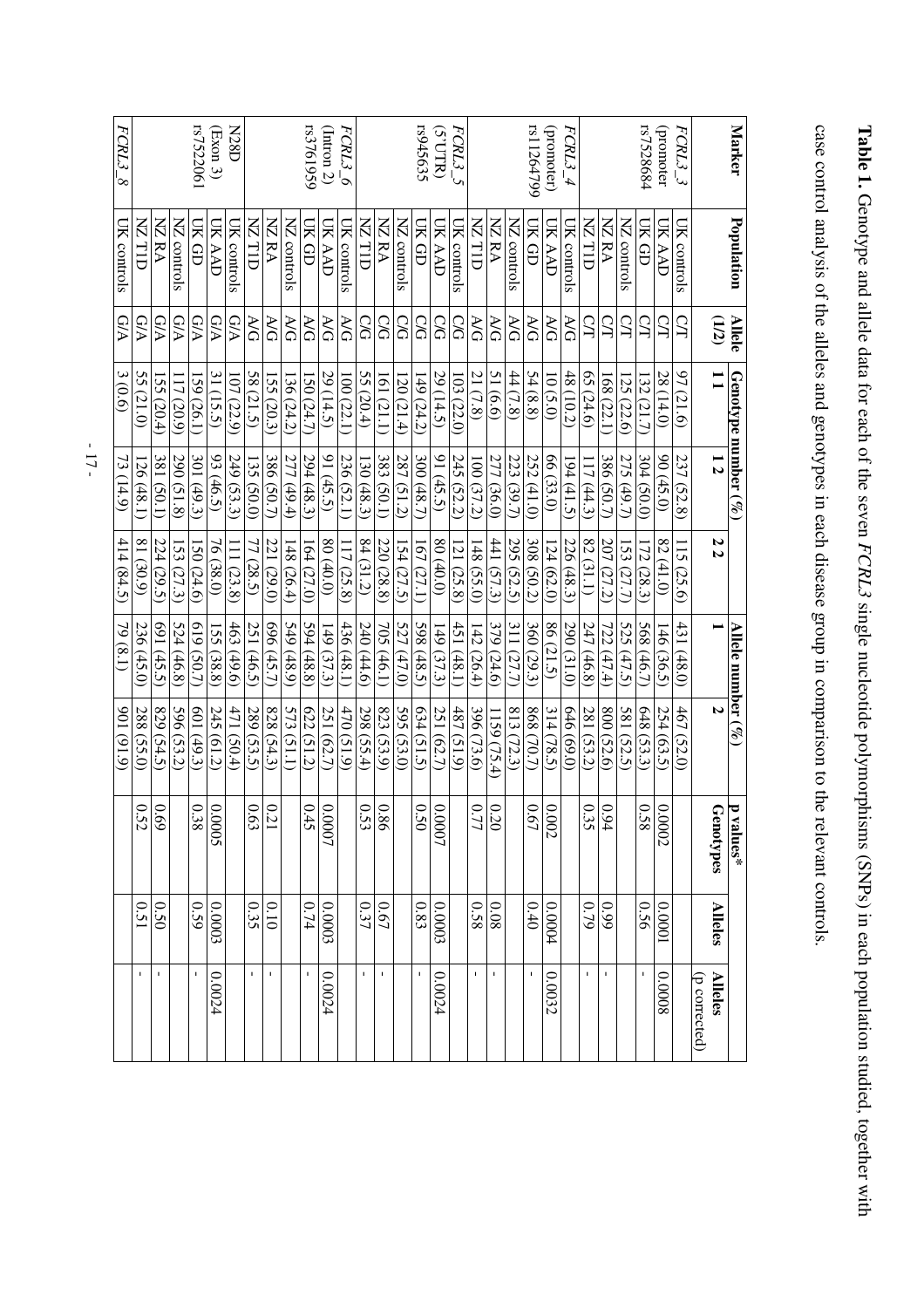|                                                              |             |             | rs228228.     | (TTV)               | <i>FCRL3_9</i>         |                  |                       |             | rs228228<    | $\begin{bmatrix} Exon 14 \end{bmatrix}$ |
|--------------------------------------------------------------|-------------|-------------|---------------|---------------------|------------------------|------------------|-----------------------|-------------|--------------|-----------------------------------------|
| <b>NZTIL</b>                                                 | <b>NZRA</b> | NZ controls | UK GD         | UK AAD              | <b>UK</b> controls     | <b>NZTID</b>     | <b>NZRA</b>           | NZ controls | <b>UK GD</b> | <b>UK AAL</b>                           |
| C/A                                                          |             | C/A         | CЛ            | C/A                 | C/A                    | G/A              | G/A                   | G/A         | G/A          | <b>G/A</b>                              |
| (3.4)                                                        | 34(4.4)     | 20 (3.6)    | 31 (5.0)      | 9(4.6)              | 27 (5.5)               | $\frac{0}{0}$    | 1(0.1)                | 3(0.5)      | 1(0.2)       | $\frac{0}{2}$                           |
| 65 (24.8)                                                    | 226 (29.5)  | 139 (24.8)  | 214(34.2)     | 53 (26.9)           | 158 (32.3)             | 24 (8.6)         | 77 (10.1)             | 57 (10.1)   | 66(10.7)     | 15(7.7)                                 |
| $\begin{bmatrix} 188 & (71.8) \\ 188 & (71.8) \end{bmatrix}$ | [507 (66.1) | 402 (71.7)  | 380 (60.8)    | 135 (68.5)          | 304 (62.2)  212 (21.7) | 255 (91.4)       | 688 (89.8)   79 (5.2) | 503(89.3)   | 550 (89.1)   | $180(92.3)$   15 (3.8)                  |
|                                                              | 294(19.2)   | 179(16.0)   | 276(22.1)     | 171(18.0)           |                        | 24(4.3)          |                       | (5.6)       | 68(5.5)      |                                         |
| 1441(84.2)                                                   | 1240 (80.8) | 943(84.0)   | $(6.11)$ $6J$ | 323 (82.0           | 766(78.3)              | 534(95.7)        | 1453(94.8)            | 1063(94.4)  | 1166(94.5)   | 375 (96.2)                              |
| $rac{1}{\sqrt{10}}$                                          |             |             |               | $\frac{0.29}{0.76}$ |                        | $\frac{142}{36}$ |                       |             | 0.05         | 0.02                                    |
| $\frac{0.03}{0.95}$                                          |             |             |               | $\frac{0.13}{0.82}$ |                        | 0.26             | 0.62                  |             | 0.02         | <b>6.005</b>                            |
|                                                              | 0.24        |             |               |                     |                        |                  |                       |             | 0.16         | 0.04                                    |

AAD, autoimmune Addison's disease; GD, Graves' disease; NZ, New Zealand; RA, rheumatoid arthritis; T1D, type 1 diabetes  $*$  p values were calculated by comparing the allele or genotype numbers for each disease cohort with P values were Bonferroni corrected (p corrected) for multiple testing as described in methods.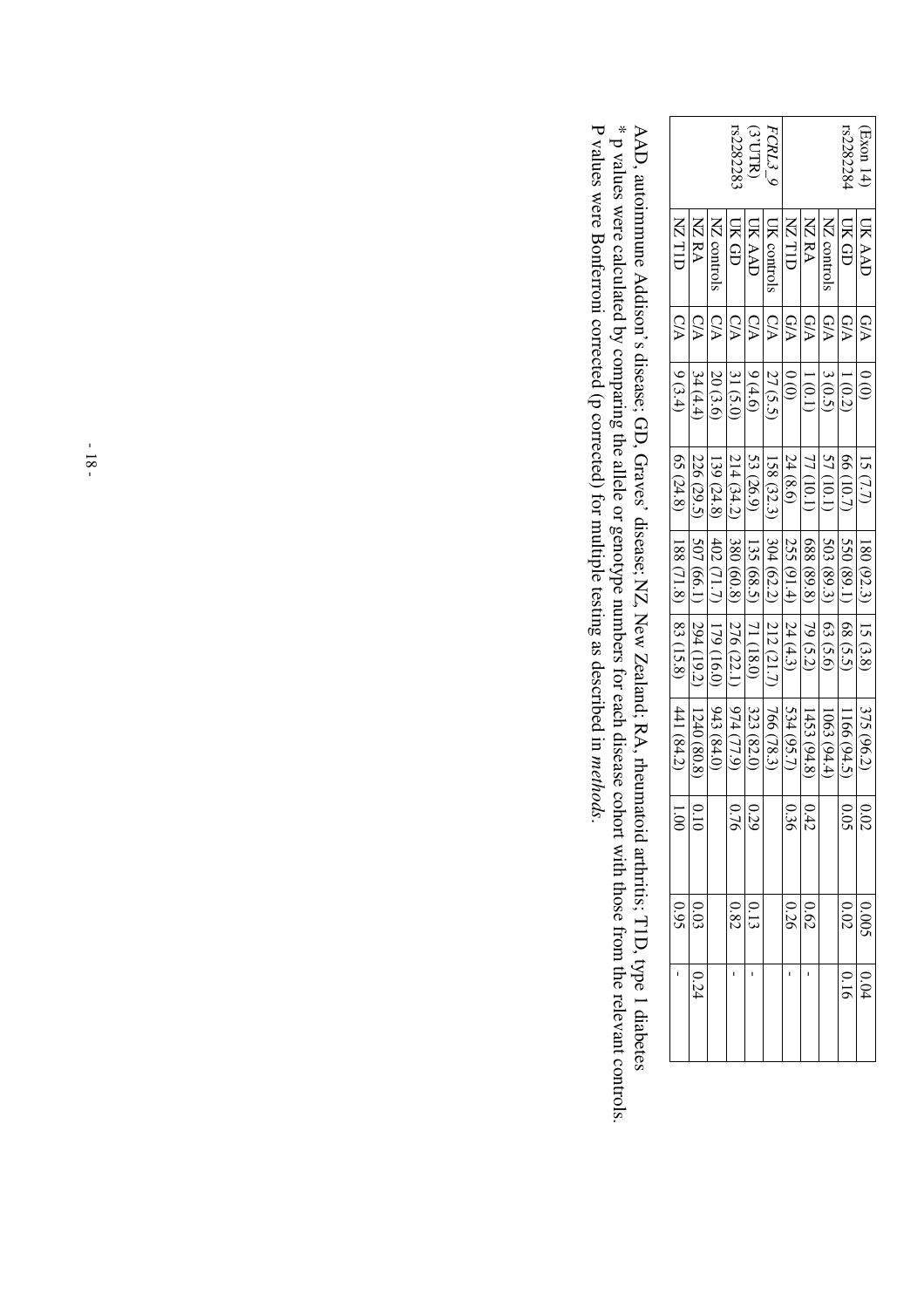**Table 2.** Haplotype structures and frequencies of *FCRL3* in the different populations with a frequency of  $>1\%$ . Significance levels (p) for the UK Addison's disease cohort compared to UK controls are also shown. None of the other populations showed any association with the FCRL3

haplotypes.

| Haplotype     | Sequence        | Frequency               |            |                      |           |          |                         |              |
|---------------|-----------------|-------------------------|------------|----------------------|-----------|----------|-------------------------|--------------|
|               | (FCRL3_3-4-5-6- | $\overline{\mathbf{M}}$ | <b>NK</b>  | ${\bf p}$ value *    | <b>DK</b> | X        | $\overline{\mathbf{X}}$ | $\mathbf{X}$ |
|               | N28D-8-9)       | controls                | <b>AAD</b> | (AAD v controls)     | f10+      | controls | RA†                     | TID†         |
|               | TGGGAAA         | 0.46                    | 630        | $1.8 \times 10^{-5}$ | 0.45      | 0.44     | 0.43                    | 0.45         |
| $\mathcal{C}$ | TGGGAAC         | 0.04                    | $0.02$     | 0.21                 | 0.03      | 0.03     | $0.04\,$                | 0.03         |
| ω             | TGGGGAA         | 0.02                    | 0.02       | 0.93                 | 0.03      | 0.02     | 0.02                    | 0.02         |
| 4             | CACAGAA         | 0.20                    | 0.17       | 0.17                 | 0.23      | 0.21     | 0.18                    | 0.21         |
| Ō             | <b>CACAGGA</b>  | 80.0                    | 0.04       | 0.01                 | 0.05      | 0.05     | $0.04\,$                | 0.03         |
| Φ             | CGCAGAC         | 0.19                    | 0.15       | 0.15                 | 0.18      | 0.12     | 0.15                    | 0.11         |
|               | CGCAGAA         | f,                      | ı          | ı                    | ı         | 0.05     | $0.04\,$                | 0.04         |
|               |                 | Global p value          |            | 1000                 |           |          |                         |              |

† no significant association of any of the FCRL3 haplotypes in these patient cohorts in comparison to the relevant controls \*The p value for the association of the TGGGAAA haplotype in AAD is 1.1x10<sup>4</sup>, when corrected for the 6 haplotypes observed. AAD, autoimmune Addison's disease; GD, Graves' disease; NZ, New Zealand; RA, rheumatoid arthritis; T1D, type 1 diabetes